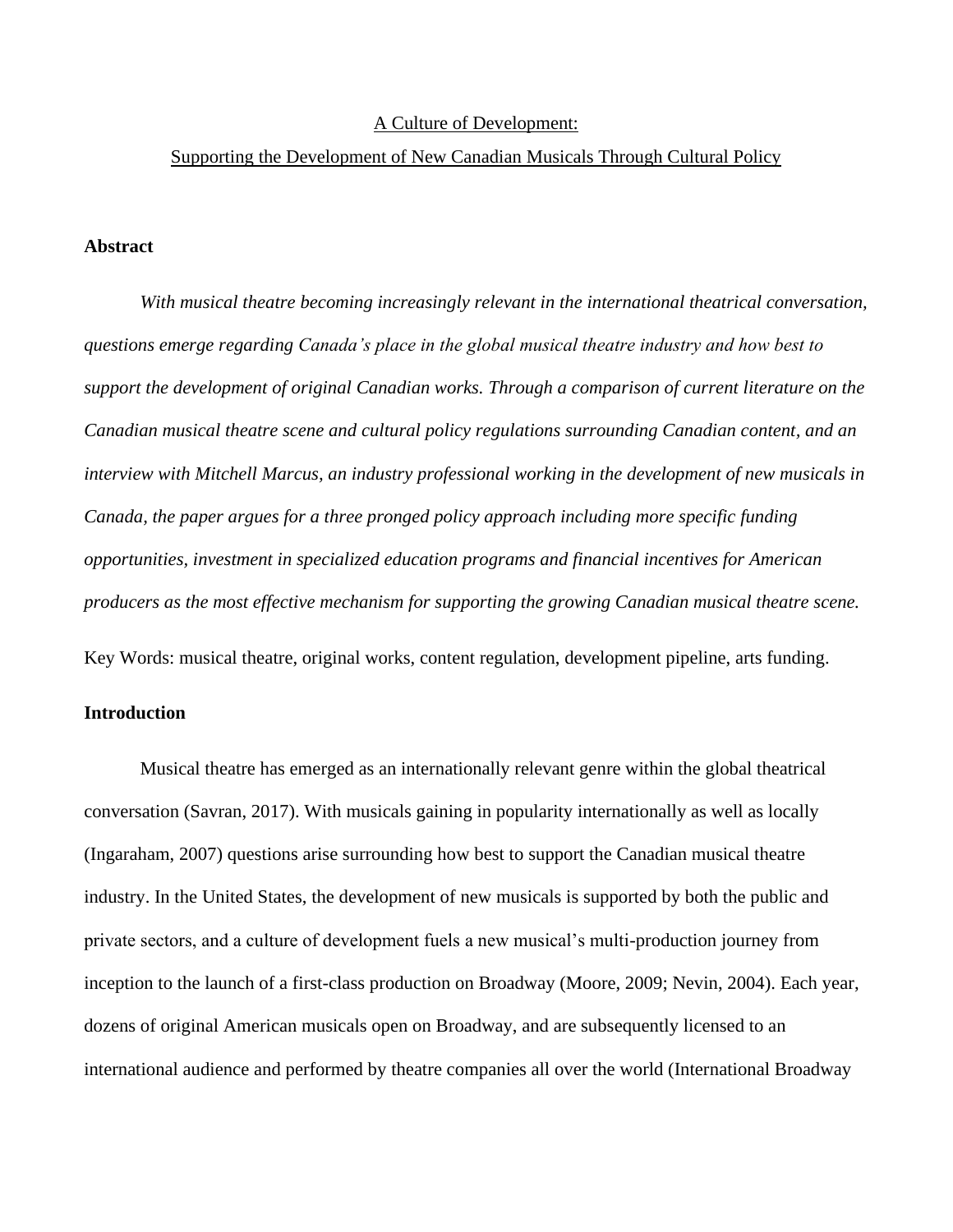Database, 2020; Concord Theatricals, 2020; Musical Theatre International, 2020). Canadian musicals, on the other hand, struggle to exit the development phase, or ever find a second production beyond their initial premiere (Marcus and Wong 2017; Dauncey et al, 2017). How can Canada establish a similar approach to that system that would allow for our original musicals to have similarly long and successful lifespans? This paper examines the current Canadian musical theatre industry with respects to the development of new original works of Canadian musical theatre in comparison with the developmental process for new works in the United States as a means of examining the gaps in the current Canadian musical theatre industry that render the development of new Canadian works challenging relative to the development of American works.]It also explores what kinds of governmental policies might be enacted that could support the development of a thriving scene for original Canadian musicals through a comparison of existing literature, and an original interview with a current Canadian musical theatre professional and producer of original Canadian musical theatre works.

# **Literature Review**

For the purposes of this research, the literature review covers both Canadian and American musical theatre development, as well as current trends in Canadian cultural policy surrounding content regulation.

Broadway theatre itself is becoming an increasingly globalized brand, with the idea of a Broadway musical no longer being equated to a purely American sensibility (Savran, 2017). Broadway's *The Lion King* became the highest internationally grossing musical in 2014, grossing more than *Avatar*, the highest grossing film at the time (Savran, 2017). As Broadway musicals enter the non-English speaking world, the term "musical" is adopted into other languages, and the musical theatre canon begins to have a significant impact on the international theatrical scene, much in the same way that German operettas (an original form of musical theatre) had a significant impact on theatrical thinkers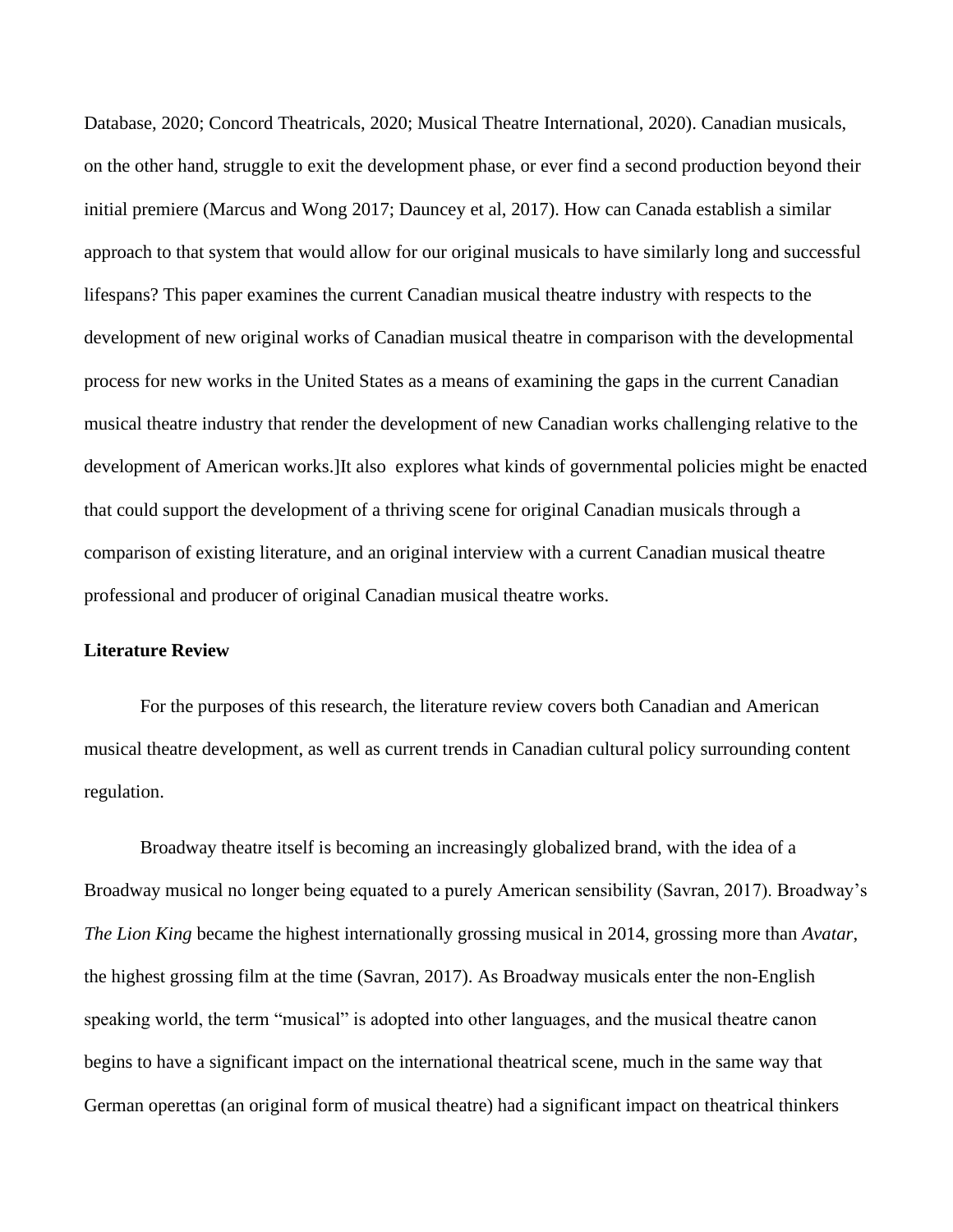such as Brecht (Savran, 2017). In this way, musical theatre is becoming as significant to the international theatrical conversation as Ibsen or Chekov (Savran, 2017).

Musical theatre is gaining popularity in the Canadian theatre conversation. There has been a steady increase in Canadian "staged dramatic music", with the most recent decade seeing a spike in the number of new works of "staged dramatic music" being created by Canadians (Ingaraham, 2007). In spite of this, new Canadian musicals struggle to make it beyond the premiere production due to the "premiere-itis" or desire of Canadian theatre companies to premiere new works rather than develop ones that are in mid-process (Marcus and Wong, 2017). Without having the ability to work through multiple productions, Canadian musicals aren't able to properly develop and grow in front of an audience, causing them to feel pushed to a polished state too early in the development process which results in an unfinished show that feels as finalized (Marcus and Wong, 2017).

The challenge however is the significant cost of the development process. This includes numerous readings, public and private performances and revisions over the course of several years, something which most Canadian theatres are not currently able to afford on their already limited budgets (Brazier and Michailidis, 2017). The few developmental spaces that do exist, such as the Toronto Fringe Festival are treated by both the public and critics with similar levels of expectation as fully developed works, resulting in undeveloped works being deemed unworkable before they've gotten the chance to undergo revisions (Dauncey et al, 2017).

Another challenge is that Canadian audiences are not accustomed to a culture of development for two main reasons. First, they tend to favour material they are familiar with over new material (Brazier and Michailidis, 2017). Second, they expect material to be polished or 'finished' when they attend a production (Marcus and Wong, 2017). In order to support the development of Canadian musical theatre, industry professionals and academics agree that safe developmental spaces to mount multiple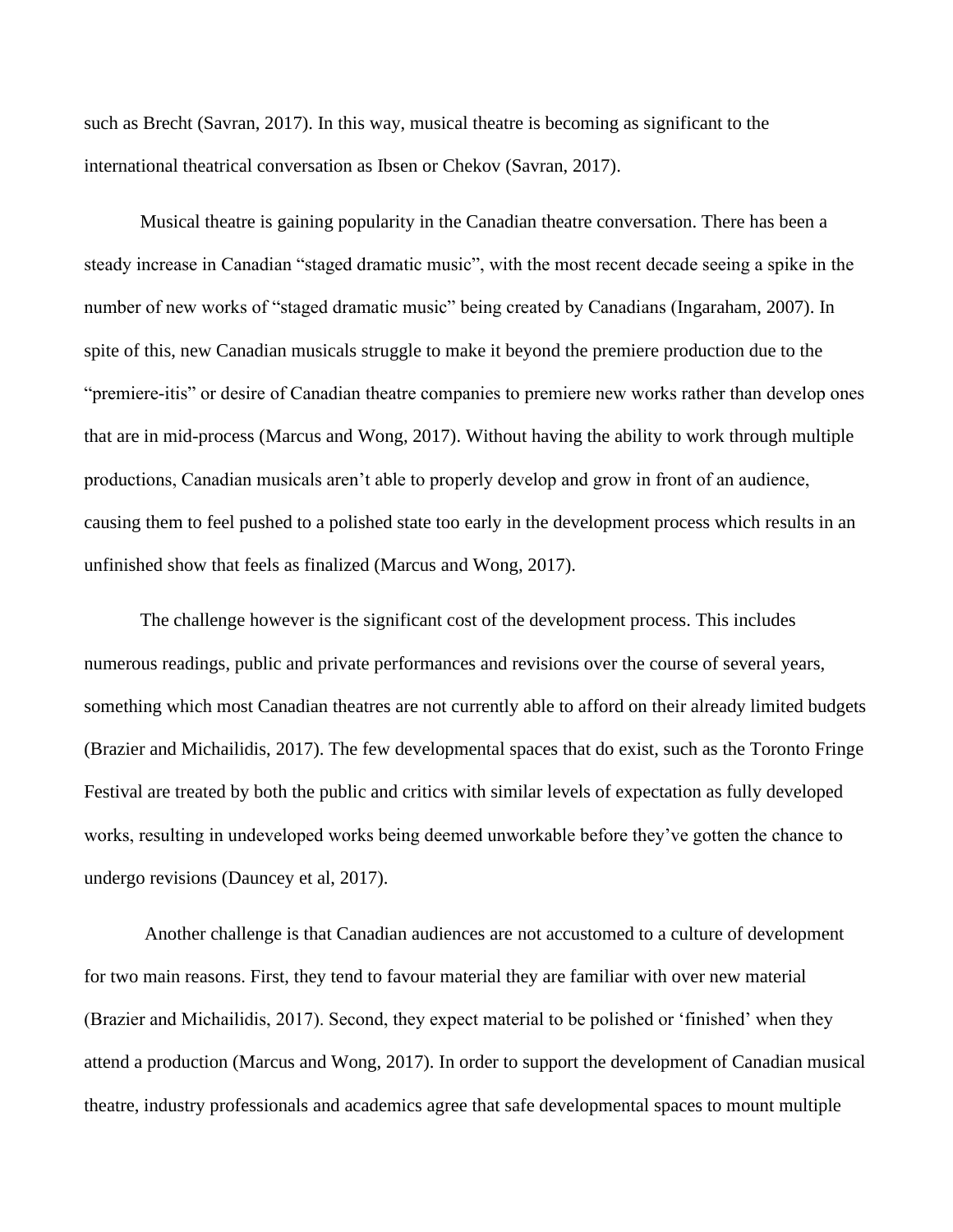productions between the premiere production and final iteration need to exist. In order for those spaces to exist, Canadian theatre needs to have access to increased funding, whether through public or private channels to fund the developmental runs of Canadian musicals that will allow them to grow into a final finished piece (Dauncey et al., 2017; Brazier and Michailidis, 2017; Marcus and Wong, 2017).

In comparison, in the United States this development system is common, with non-profit theatres often mounting pre-Broadway runs of productions to allow them to develop before their "First Class Productions" (Nevin, 2004). While historically these productions often occur in major cities outside of New York to allow for revisions based on audience response without the New York critics negatively reviewing the show and negatively impacting sales before it was finished, the emergence of the internet and online chat boards have destroyed that safety from critical eyes, making many mistakes made at out of town tryouts result in a negative impact once the show arrives in New York (Moore, 2009). Even workshop performances have gained enough popularity that they have significant press coverage, making them no longer a safe space to take risks with the writing and fail. (Moore, 2009). As a result, many musical theatre composers and writers in the United States are turning to university theatre programs as developmental labs, using multiple staged readings and smaller scale productions as an initial developmental step prior to a workshop or an out of town tryout (Moore, 2009). Regardless of the chosen developmental path, it is agreed by industry professionals that musicals need time to develop, through multiple productions in front of multiple audiences before they are able to reach their final form (Moore, 2009; Brazier and Michailidis, 2017; Marcus and Wong, 2017).

In the absence of discussions of regulation in the Canadian musical theatre industry, we turn to the CanCon regulations in the Canadian commercial music industry as an exemplar for how regulation of Canadian vs non-Canadian content can impact the prevalence of Canadian artists in both the local and global conversations.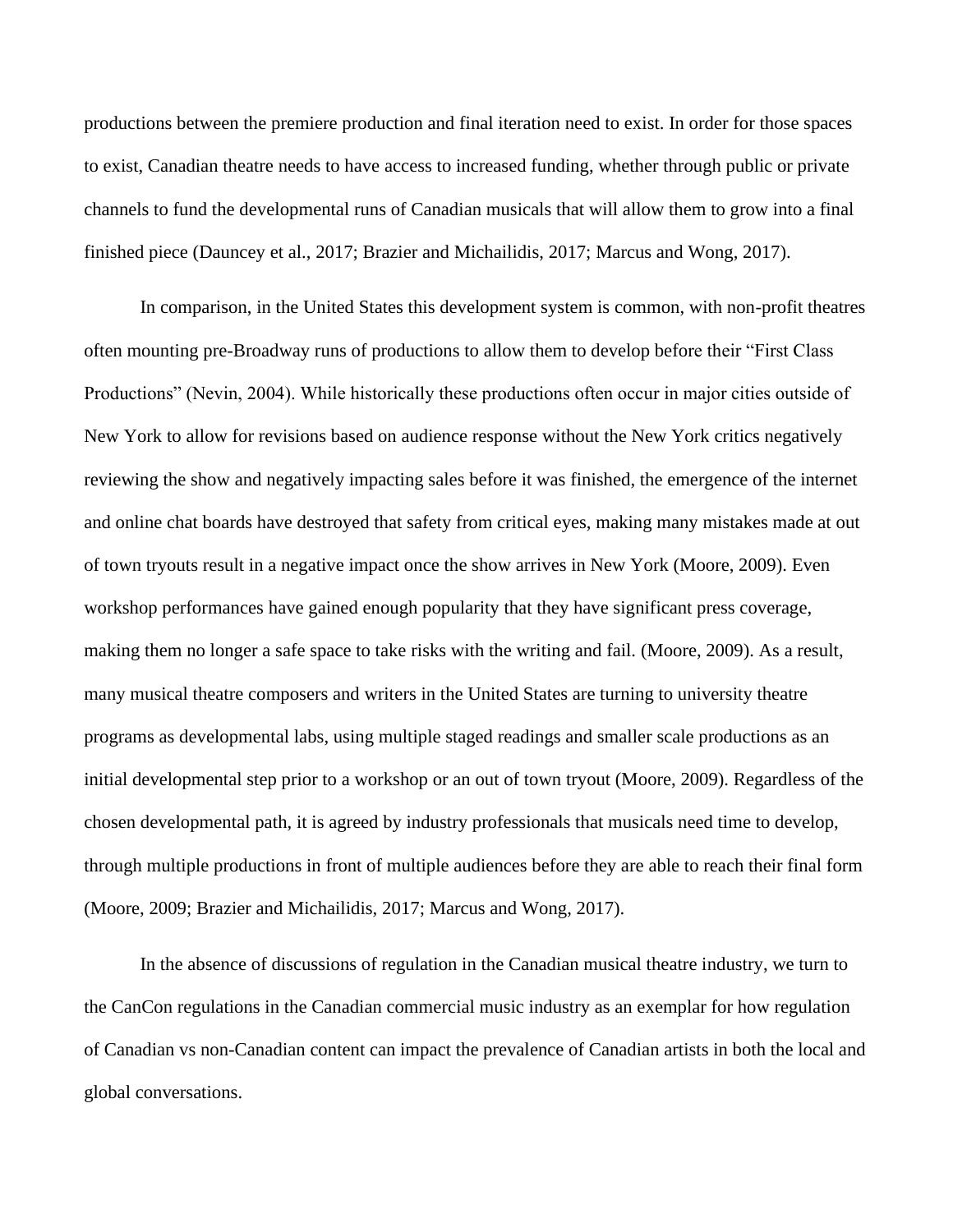Canadian Cultural Policy, according to the literature, places an emphasis on both the protection of Canadian content, and the promotion of Canadian artists on an international stage (Creative Canada, 2017). CanCon legislation was created with the intent of protecting Canadian talent from being overtaken by American and other cultural influences, as well as ensuring that Canadian talent is promoted both within Canada and on an international stage (Bannerman, 2020). In the commercial music world, the increase of CanCon regulations has allowed for a national identity to form surrounding Canadian music and for Canadian musicians to gain notoriety both within and outside of Canada's borders (Henderson, 2008). While there is still an implicit sense that success is defined by an artist's being successful in the American market, CanCon regulations have created opportunities for investment in infrastructure, studio spaces, and development of Canadian talent that has allowed a thriving Canadian music scene to emerge (Henderson, 2008). This music scene has reached the point where Canadian artists are successful not in spite of being Canadian, but because of it, and where the national origin of the music is no longer considered an incredibly relevant part of the discourse surrounding the artist, allowing Canadian artists to be successful in international markets (Henderson, 2008).

The literature determines that Canadian creative cultural policy emphasizes the importance of protecting Canadian artists from American cultural overflow as well as fostering the kind of international success Henderson (2008) references by promoting Canadian talent both to Canadians and beyond. As Henderson (2008) discusses, the CanCon regulations are significant in the Canadian music scene in accomplishing this, and the investment in Canadian talent and infrastructure as a result has fostered a thriving Canadian music scene. As Savran (2017) points out, the Broadway musical is becoming a decentralized brand, no longer inherently connected to American culture, but having a larger cultural impact on the international theatre conversation. This seems to align with the findings of Ingaraham (2007) suggesting an increase in the creation of staged dramatic music in Canada.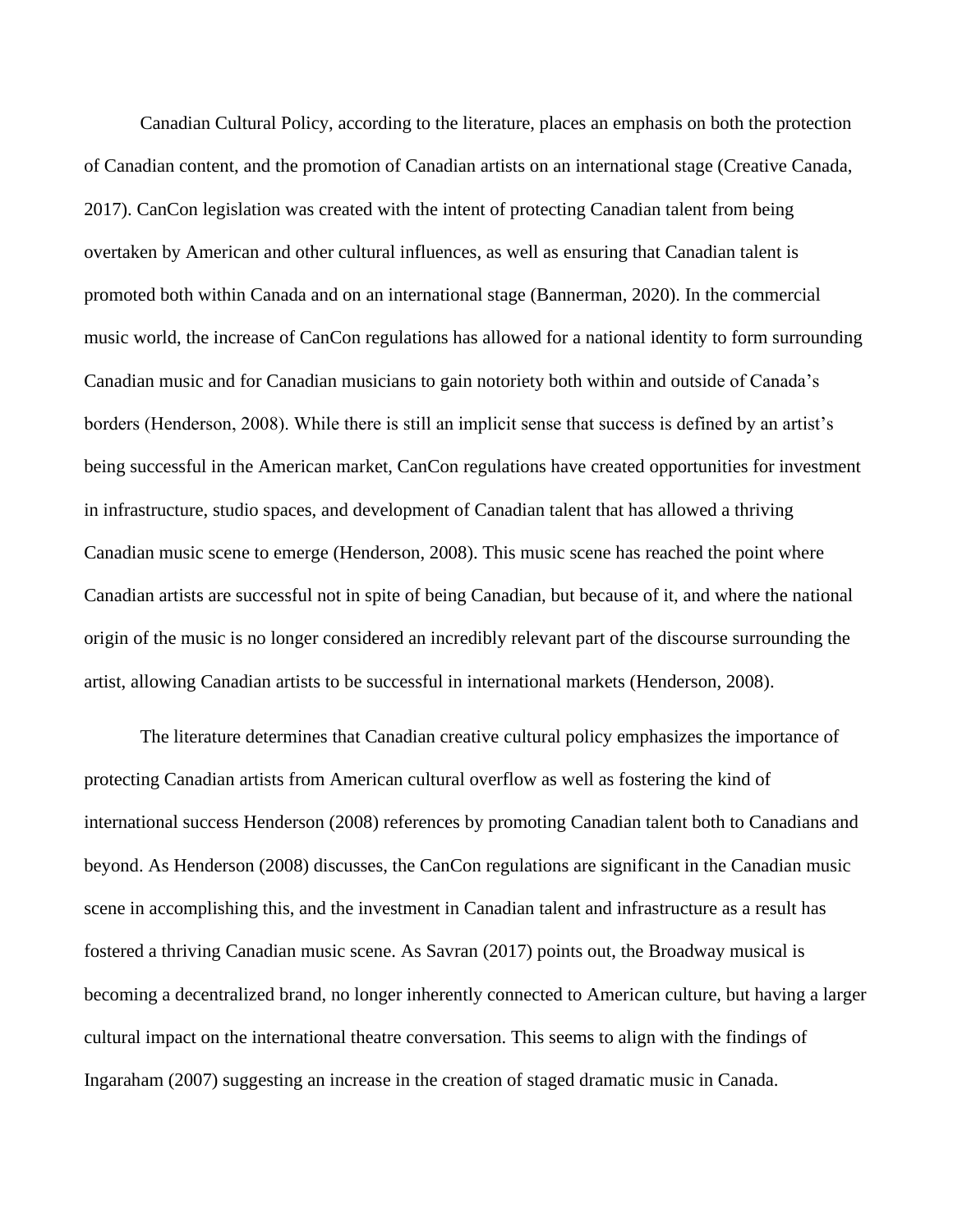However, as Marcus and Wong (2017), Brazier and Michailidis (2017) and Dauncey et al. (2017) remark, Canadian musical theatre writers currently lack the infrastructure needed to develop their work enough to have it be competitive on an international stage in the way that the music scene described by Henderson is. A system mirroring the American system of university workshops, nonprofit out- of-town tryouts (a developmental run of a musical in a major city that isn't New York to allow for revisions to be made based on audience reception without having to have the show reviewed by New York theatre critics before it is fully developed) and workshopped developmental runs described by Moore (2009) and Nevin (2004) is required in order for Canadian musicals to achieve the level of success Henderson describes for Canadian music. However, as Marcus and Wong (2017) and Brazier and Michailidis (2017) remark, the funding does not currently exist in the Canadian theatre system to accomplish this. If the Canadian creative cultural policy goals extend to musical theatre works, a change in policy is required to elevate Canadian musicals to the level of success of the Canadian music scene.

This begs the question: What kind of policy change will be most effective in supporting the development of the Canadian musical theatre industry? While there are certainly suggestions including increased funding (Brazier and Michailidis, 2017), further investment in educational opportunities (Dauncey et al., 2017), and some kind of content regulation policy (Henderson, 2008), the literature has not come to a clear consensus on the pathways forward towards a healthy Canadian musical theatre scene from a policymaking perspective. It is this question that I brought forward in my original research interview.

#### **Original Research (Interview)**

Mitchell Marcus is both the founder and the Artistic and Managing Director of Canada's largest not-for-profit musical theatre company: The Musical Stage Company (Musical Stage Company, 2020). As one of Canada's largest incubators for new musical theatre works (Musical Stage Company, 2020),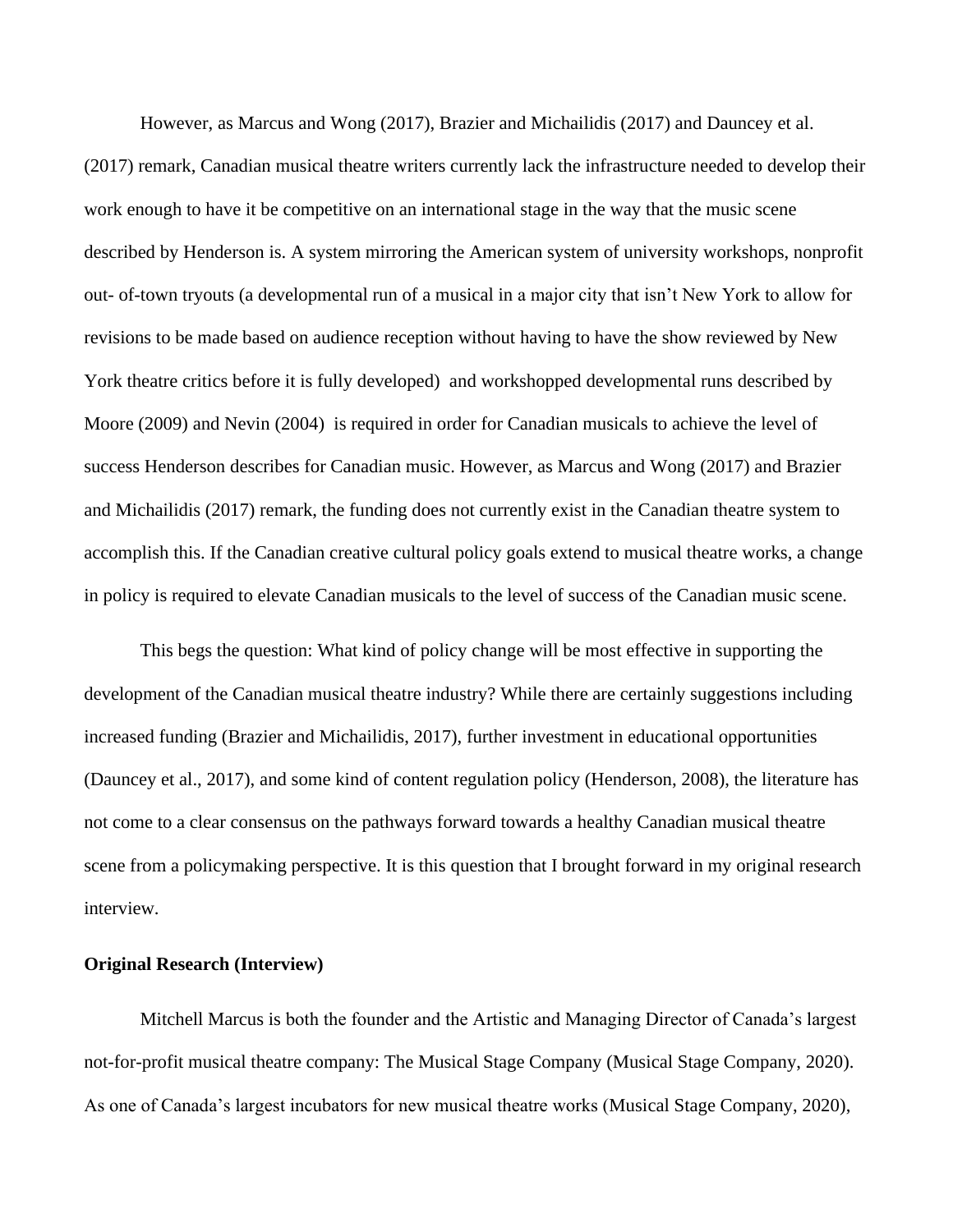Marcus is well versed with the unique challenges surrounding the development of new musical theatre works in Canada, and a fantastic source for gaining further insight into pathways forwards for the industry from a policymaking stance. I had the pleasure of sitting down with him via Zoom on Monday November 23<sup>rd</sup>, 2020 at 12pm EST to discuss the Canadian musical theatre scene and what policymakers might be able to do to better support it. The interview lasted approximately 25 minutes and included open ended questions surrounding the strengths and challenges of the Canadian musical theatre scene, audience preferences and government support including policy and funding.

When asked "What, in your opinion is the biggest challenge facing the development of new musical theater works in Canada and why?" Marcus said that the largest challenge for the development of new Canadian musicals is the lack of a sufficient development pipeline to allow for new works to be financially worthwhile for artists to create there. There are several reasons for this. First federal granting programs do not differentiate between musicals and plays. This poses a significant challenge for writers and producers of new musicals in Canada, as musicals often take longer to write and involve more collaborators than plays, and frequently require more resources to produce. As a result, treating plays and musicals equally in the granting arena does not account for the additional costs associated with working on musicals rather than plays. This results in musical writers and producers being unable to access sufficient resources to create and produce original musical theatre works in the way that writers and producers of straight plays are under the same granting programs. This is particularly problematic as "in Canada, if a musical got one or two productions, you've had a successful Canadian musical, but that's not going to encourage anybody to keep writing musicals because there's just not enough financial incentive for the writers to have it be worth their time".

Second, while musical theatre writing programs are starting to develop in Canada, there is currently nowhere in the country where artists can train to direct musicals, become musical directors or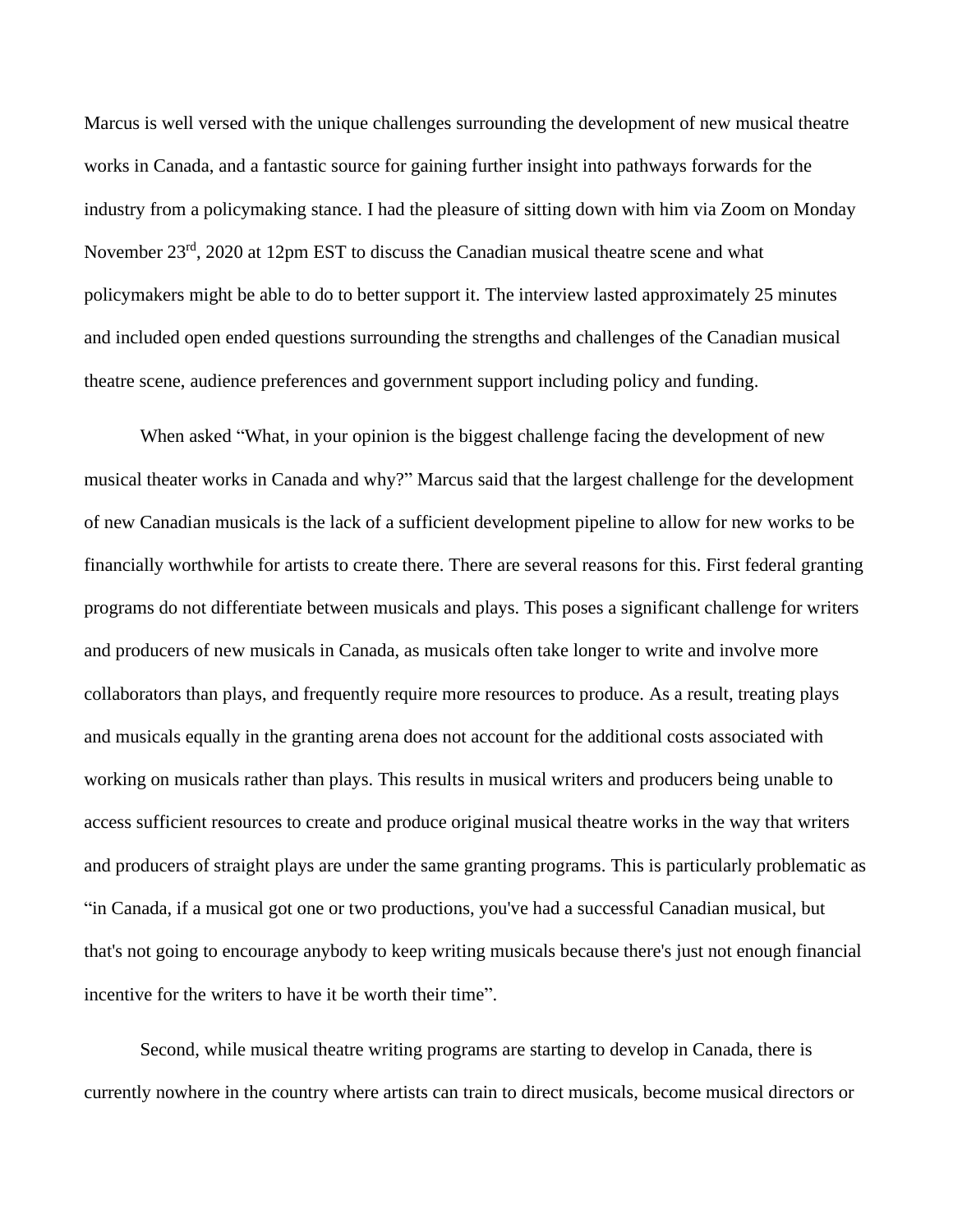learn the intricacies of the "broadway polish" as Marcus dubs it, a specific style of theatre-making that is characteristic of the Broadway musical. Without these educational opportunities, Canadian artists must either apprentice with working artists, or seek educational opportunities outside of Canada. The challenge then becomes that without sufficient work opportunities in musical theatre, let alone working on projects using the "Broadway Polish" style, the artists don't have an opportunity to practice their craft, making it incredibly difficult for them to achieve mastery and turn out exemplary work.

Finally, Canadian audiences lack a mindset towards new works. The Toronto theatre market values "Broadway" shows that arrive with polish and accolades. There is cachet in saying that you saw a "Tony winning Broadway musical" according to Marcus. In order for there to be a thriving scene for the development of any new work, Canadian or not, there has to be a mindset towards a cachet of seeing work in development before it achieves success. American markets are accustomed to this practice, and brag about how they saw "the hottest new show" before it arrived on Broadway or won the Tony award. In order for there to be a developmental pipeline in Canada, Canadian audiences must grow accustomed to this mindset and begin to value developmental works as much as their American counterparts.

The pathway to this, according to Marcus, is providing incentives to create and development new works in Canada, regardless of their origin. It is not that there is something fundamentally different about the tastes of American audiences, or the quality of American works, but rather that the United States has a history of new works, and new musical theatre works in particular, that Canada does not. In other words "Broadway doesn't care where the musical came from. It's just looking for good work", work that Canada, at present, is not equipped to provide.

In order to create this history, Marcus recommends a government incentive for American producers to choose Canada as an out-of-town tryout location for their new works similar to how the film industry offers financial incentives to film producers to shoot in Canada using cash incentives and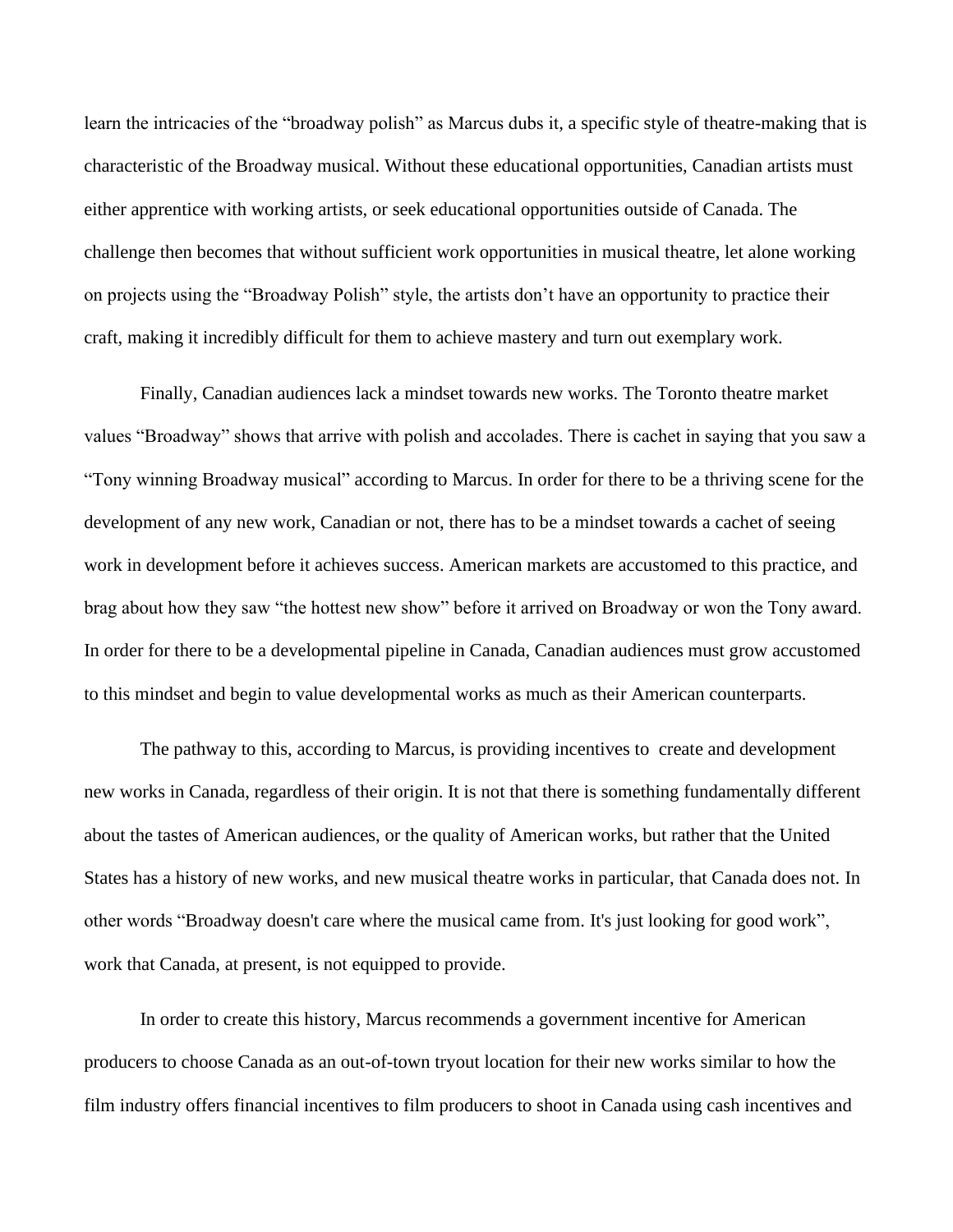tax credits. Marcus believes that incentivizing American producers to present new works in Canada will both assist in shifting audience mindsets, as Toronto would become a place where audiences could see Broadway works before they premiered, and offer the opportunity for American producers to see and potentially invest in Canadian works while being in Canada for a developmental run. This will increase the likelihood of further productions beyond what the Canadian market is currently able to provide, which would incentivize Canadian producers to invest money in smaller Canadian developmental projects as they would have the potential to be picked up for larger and more profitable runs.

While this policy shift would not necessarily immediately increase the amount of new Canadian works being produced in Canada, Marcus believes that bringing the American market into Canada is crucial, as it would allow for audiences to develop interest in new works, and for Canadian artists to have more work opportunities working with Broadway level budgets and styles, which would in turn create the potential for both the audience and talent pools needed for Canada to begin to build a musical theatre development system with the potential to create works with international potential. Once Canada has become a "hub for new musicals", audiences will "understand why new is exciting" which opens the door to the "culture […] and [the] pipelines to start shifting we like new musicals to […] now let's do our own".

Marcus's observations align with current research that highlights that the greatest issue plaguing the development of new Canadian musicals is a lack of infrastructure and funding. Additional investment into education and training programs is needed in order to support infrastructure development although the literature is more focused on education programs for musical theatre writers, and Marcus focuses more on directors, musical directors and technicians. Marcus contradicts the literature that supports content regulations as the strongest way of combatting American invasions into Canadian markets arguing that, in the case of the Canadian theatre scene, most Canadian theatre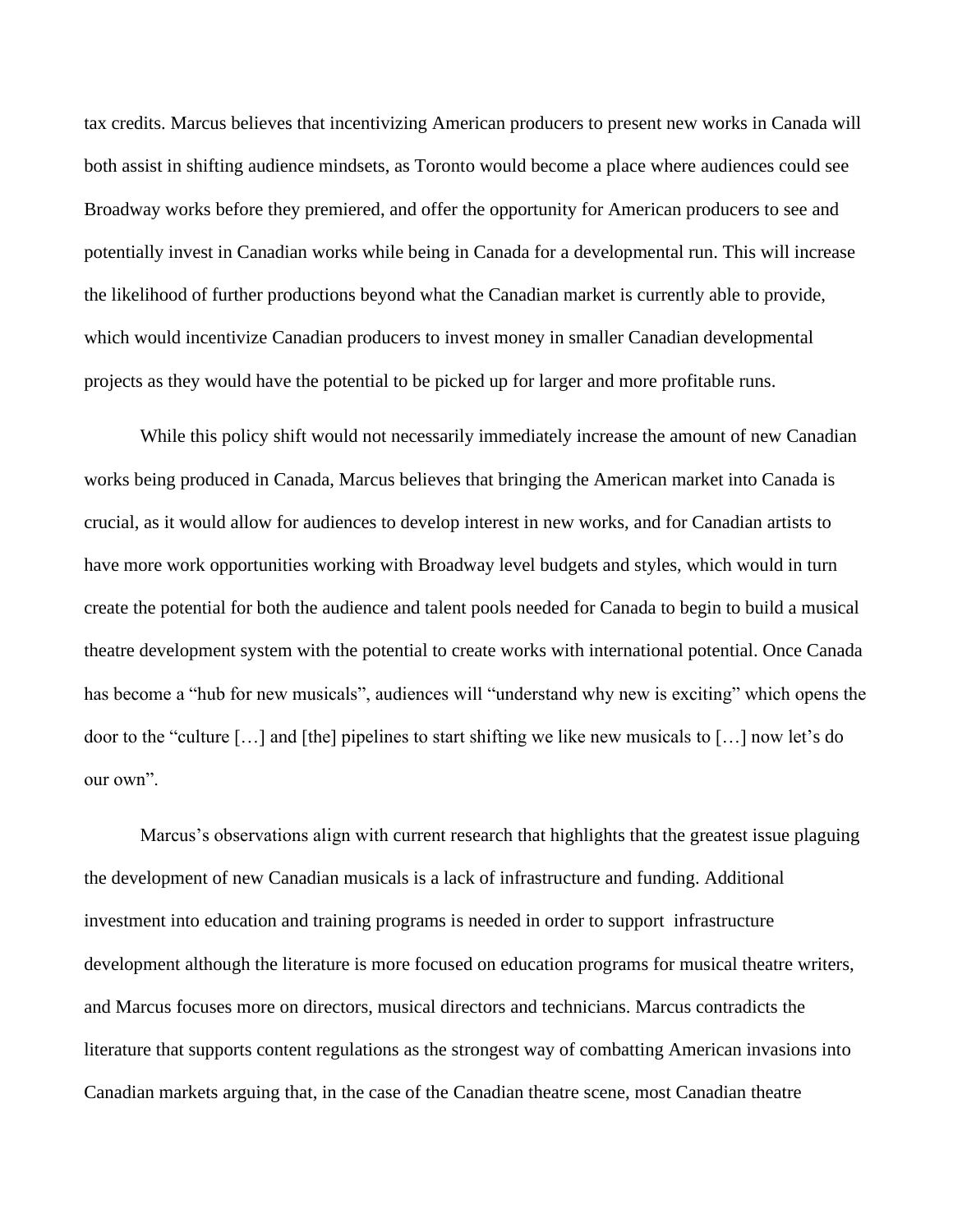companies already produce a majority of Canadian work as granting programs often include the support of Canadian works as an eligibility criteria. Imposing content regulations, according to Marcus, would not have much, effect on Canadian musical theatre development, suggesting that Henderson's observations about the Canadian music industry are less applicable to the musical theatre industry than originally hypothesized.

# **Conclusion**

Taking both the literature, and Marcus's observations into account, it would seem that the clearest path forwards towards developing policy to support the development of new Canadian musicals would a three-pronged approach. First, government granting programs ought to recognize the difference between the resource needs of musicals versus plays, either by determining funding maximums relative to the number of writers on a project, overall developmental budgetary requirements, or by creating musical theatre specific granting avenues that are designed towards the specific financial needs of musical theatre productions. Second, the government ought to invest in the inclusion of courses and training programs that specialize in musical theatre writing, direction, music direction, and technical skills to allow for Canadian talent to have access to the necessary training and skills to produce "Broadway Polish" style work within domestic borders. Last, government incentives for commercial musical theatre producers to use Canadian cities for developmental runs of new work ought to be implemented to begin the audience mindset shift that Marcus describes, and create opportunities for Canadian talent to connect and collaborate with established talent in the US. These three efforts, working in tandem, would allow Canada the funding, talent and audiences required to develop an infrastructure, or as Marcus calls it, a pipeline, that would allow for the development of new Canadian musicals that would have a greater chance of being produced on Broadway, and seeing longer production histories and licensing options.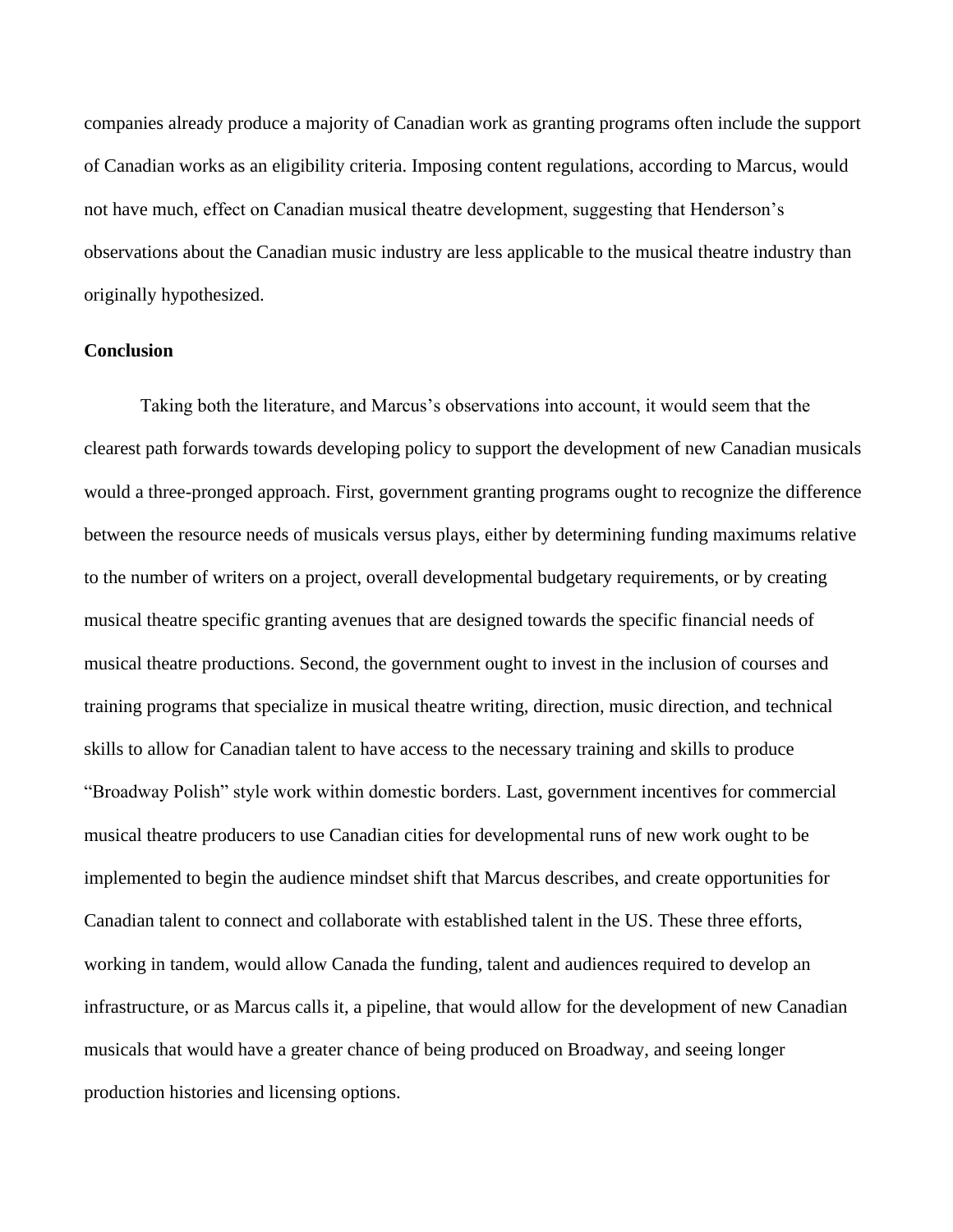As the musical theatre industry becomes an increasingly important part of the international musical theatre conversation, Canadian arts policy advocates and policymakers need to consider how they can best support the development of new Canadian musicals so that we might be able to one day see the "Canadian Invasion" (Marcus, 2020) of musicals on Broadway.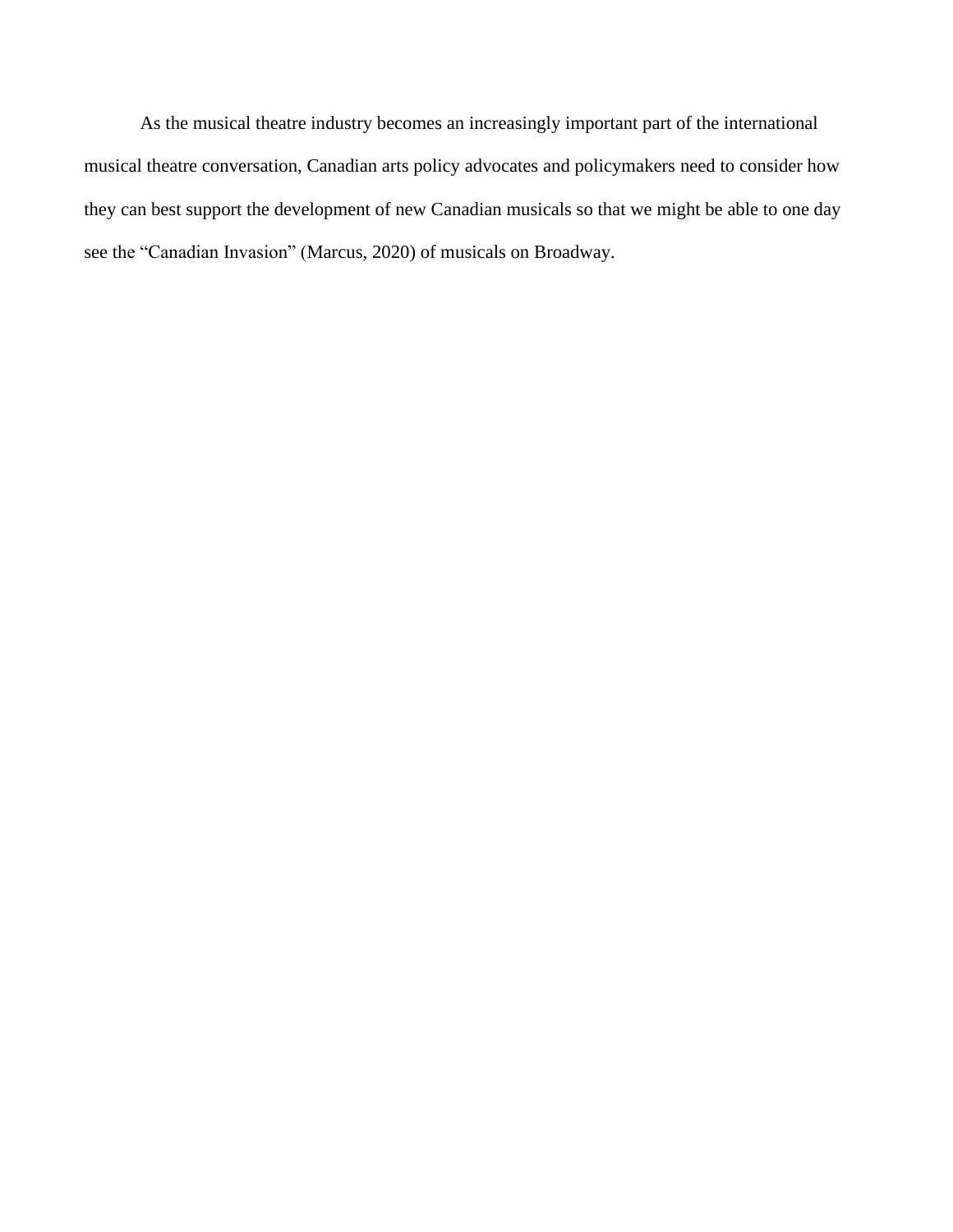#### **Works Cited**

"The Musical Stage Company." The Musical Stage Company. September 29, 2020. Accessed November 29, 2020. [https://musicalstagecompany.com/.](https://musicalstagecompany.com/)

Bannerman, Sara. "Broadcasting Regulation." In *Canadian Communication Policy & Law*. Canadian Scholars. Toronto, Canada. October, 2020. Pg. 189-225.

Brazier, Adam, and Tracy Michailidis. "In Development: The Joys and Challenges of Fostering New Musicals." *Canadian Theatre Review 171* (2017): 8-13.

muse.jhu.edu/article/669061.

Concord Theatricals. Accessed October 19, 2020. [https://www.concordtheatricals.com/.](https://www.concordtheatricals.com/) *Creative Canada Policy Framework*. Report. Ottawa, ON: Her Majesty the Queen in Right of Canada, 2017.

Dauncey, Colleen, Anika Johnson, Britta Johnson, and Barb Johnston. "Good Pain and

Bad Pain: Talking About Writing Musicals (in Canada)." *Canadian Theatre Review 171* (2017):

35-41. muse.jhu.edu/article/669066.

Henderson, Scott. "Canadian Content Regulations and the Formation of a National

Scene." *Popular Music 27, no. 2* (2008): 307-15. [http://www.jstor.org/stable/40212382.](http://www.jstor.org/stable/40212382)

Ingraham, Mary I. "Something to Sing about: A Preliminary List of Canadian Staged

Dramatic Music since 1867." *Intersections 28, no. 1* (2007): 14-77.

[http://myaccess.library.utoronto.ca/login?qurl=https%3A%2F%2Fwww.proquest.com%2Fdocvi](http://myaccess.library.utoronto.ca/login?qurl=https%3A%2F%2Fwww.proquest.com%2Fdocview%2F1361717%3Faccountid%3D14771) [ew%2F1361717%3Faccountid%3D14771.](http://myaccess.library.utoronto.ca/login?qurl=https%3A%2F%2Fwww.proquest.com%2Fdocview%2F1361717%3Faccountid%3D14771)

League, The Broadway. "IBDB.com." *IBDB.* Accessed October 19, 2020. https://www.ibdb.com/.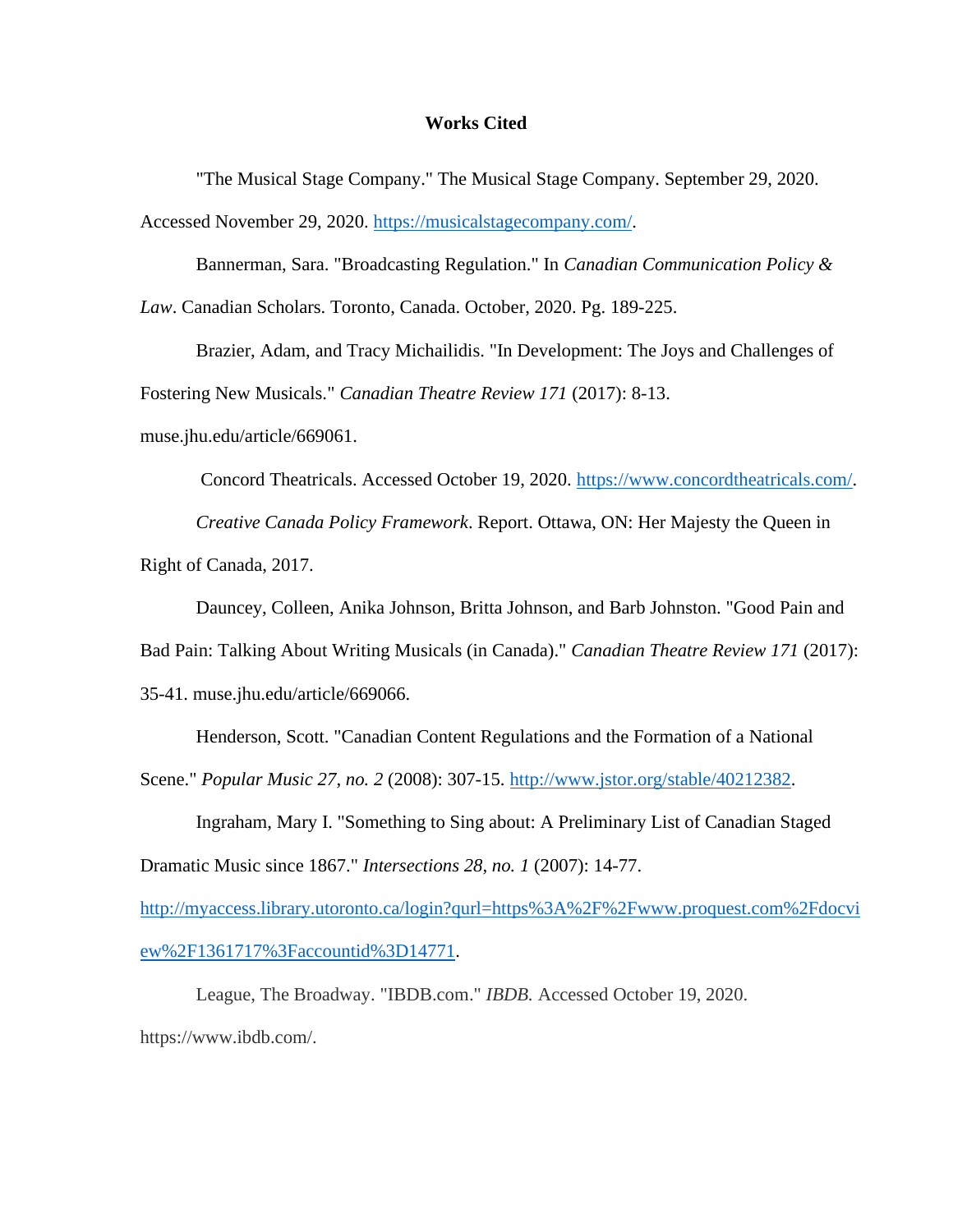Marcus, Mitchell and Kevin Wong. "Developing New Musicals & Supporting New

Writers." *Canadian Theatre Review 171* (2017): 14-21. [https://ctr-utpjournals-](https://ctr-utpjournals-press.myaccess.library.utoronto.ca/doi/10.3138/ctr.171.003)

[press.myaccess.library.utoronto.ca/doi/10.3138/ctr.171.003](https://ctr-utpjournals-press.myaccess.library.utoronto.ca/doi/10.3138/ctr.171.003)

Mitchell Marcus (Founder and Artistic Managing Director of Musicals Stage Co) in discussion with the author, November 2020. Transcript attached as appendix.

Moore, Tracey. "The out-of-town tryout goes back to school", *Studies in Musical Theatre 3*, no. 3 (December 2009): 303-309.

<https://www.ingentaconnect.com/content/intellect/smt/2009/00000003/00000003/art00008>

Music Theatre International. Accessed October 19, 2020. [http://www.mtishows.com/.](http://www.mtishows.com/)

Nevin, Douglas M. "No Business Like Show Business: Copyright Law, the Theatre

Industry, and the Dilemma of Rewarding Collaboration," *Emory Law Journal 53,* no. 3 (Summer

2004): 1533-1570. [https://heinonline-](https://heinonline-org.myaccess.library.utoronto.ca/HOL/Page?handle=hein.journals/emlj53&div=48&id=&page=&collection=journals)

[org.myaccess.library.utoronto.ca/HOL/Page?handle=hein.journals/emlj53&div=48&id=&page=](https://heinonline-org.myaccess.library.utoronto.ca/HOL/Page?handle=hein.journals/emlj53&div=48&id=&page=&collection=journals) [&collection=journals](https://heinonline-org.myaccess.library.utoronto.ca/HOL/Page?handle=hein.journals/emlj53&div=48&id=&page=&collection=journals)

Savran, David. "Broadway as a Global Brand". *Journal of Contemporary Drama in English* (2017). Vol 5, Issue 1. pg 1-9.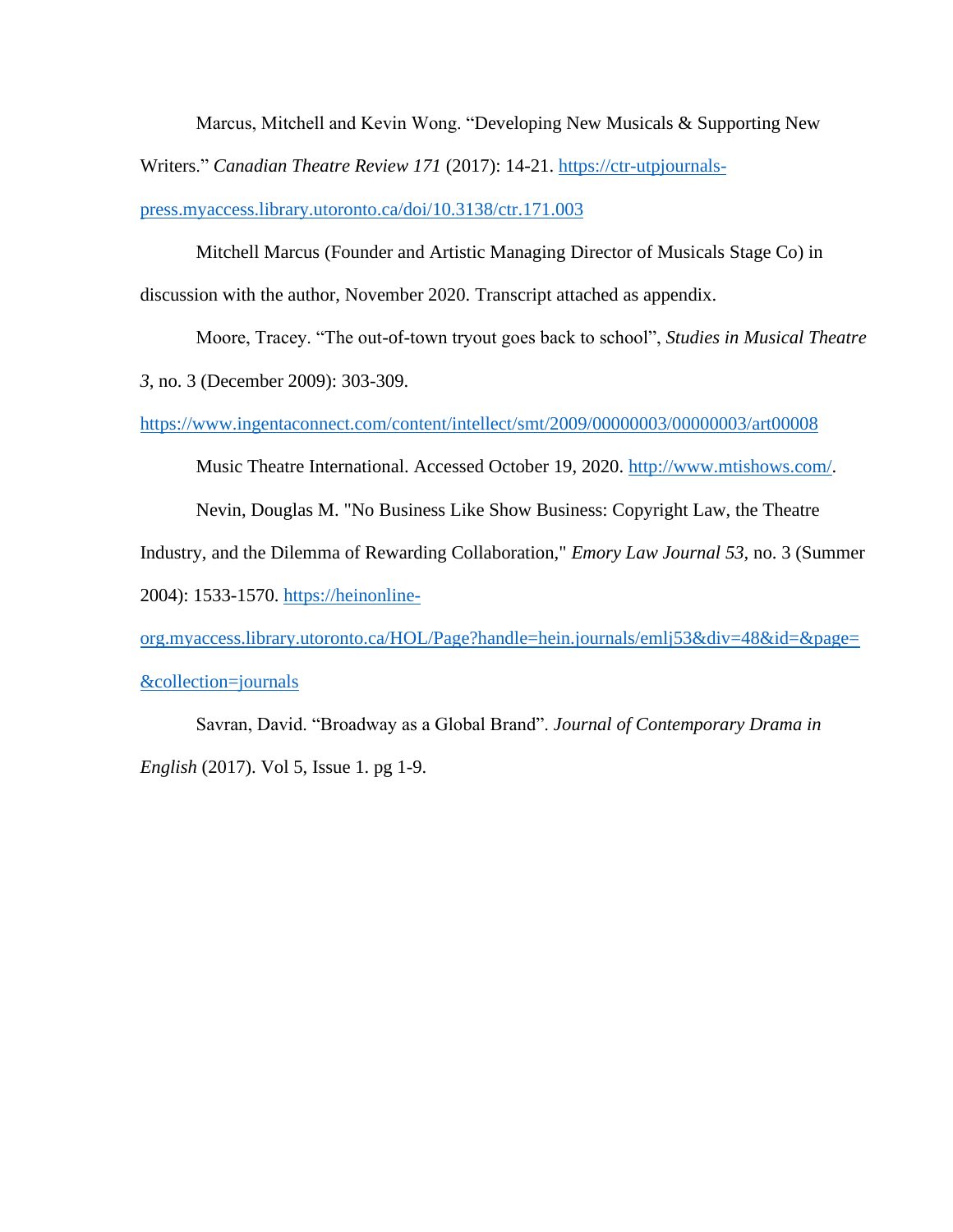## **APPENDIX A: Interview Transcript**

Colette Richardson [\(00:01\)](https://www.temi.com/editor/t/RKO1Vmj5rsS2yC43BkRLuo19xZenMWUPgDrjaEpaGBIcLBl4vChsaX-QGeMACHTwDhjVJriXpGUL9ZxYGWUqMR-JEqQ?loadFrom=SharedLink&ts=1.47):

Um, fantastic. And then we'll just get started. Perfect. Awesome. Um, so my first question is what, in your opinion is the biggest challenge facing the development of new musical theater works in Canada and why?

Mitchell Marcus [\(00:12\)](https://www.temi.com/editor/t/RKO1Vmj5rsS2yC43BkRLuo19xZenMWUPgDrjaEpaGBIcLBl4vChsaX-QGeMACHTwDhjVJriXpGUL9ZxYGWUqMR-JEqQ?loadFrom=SharedLink&ts=12.68):

Great. And remind me, this is this specifically, this is not specifically pandemic relevant, right?

Colette Richardson [\(00:17\)](https://www.temi.com/editor/t/RKO1Vmj5rsS2yC43BkRLuo19xZenMWUPgDrjaEpaGBIcLBl4vChsaX-QGeMACHTwDhjVJriXpGUL9ZxYGWUqMR-JEqQ?loadFrom=SharedLink&ts=17.97):

Just in general. I'm I'm trying to sort of see what kind of policy could be enacted that could help strengthen the development of new Canadian musicals.

Mitchell Marcus [\(00:28\)](https://www.temi.com/editor/t/RKO1Vmj5rsS2yC43BkRLuo19xZenMWUPgDrjaEpaGBIcLBl4vChsaX-QGeMACHTwDhjVJriXpGUL9ZxYGWUqMR-JEqQ?loadFrom=SharedLink&ts=28.16):

Gotcha. Okay. So what do I think is the biggest challenge facing Canadian musicals? So, um, I think that the main challenge is that we don't have a pipeline. So the challenge with musicals is that they take a really, really long time to write. And they're really so well, and they're really expensive to do, but the main thing on that takes a lot, Oh, sorry. It takes her a long time to write. And there are multiple writers who are writing them. So if you imagine being like Hannah Moscovitch writing for the Tarragon, it's possible that it could be worth her while to write a show for one production. Because ultimately if the Tarragon gives her like, you know, a commission and a royalty and everything like that, she's not sharing it with anybody. It's entirely her royalty. They have a big enough audience that like, and it only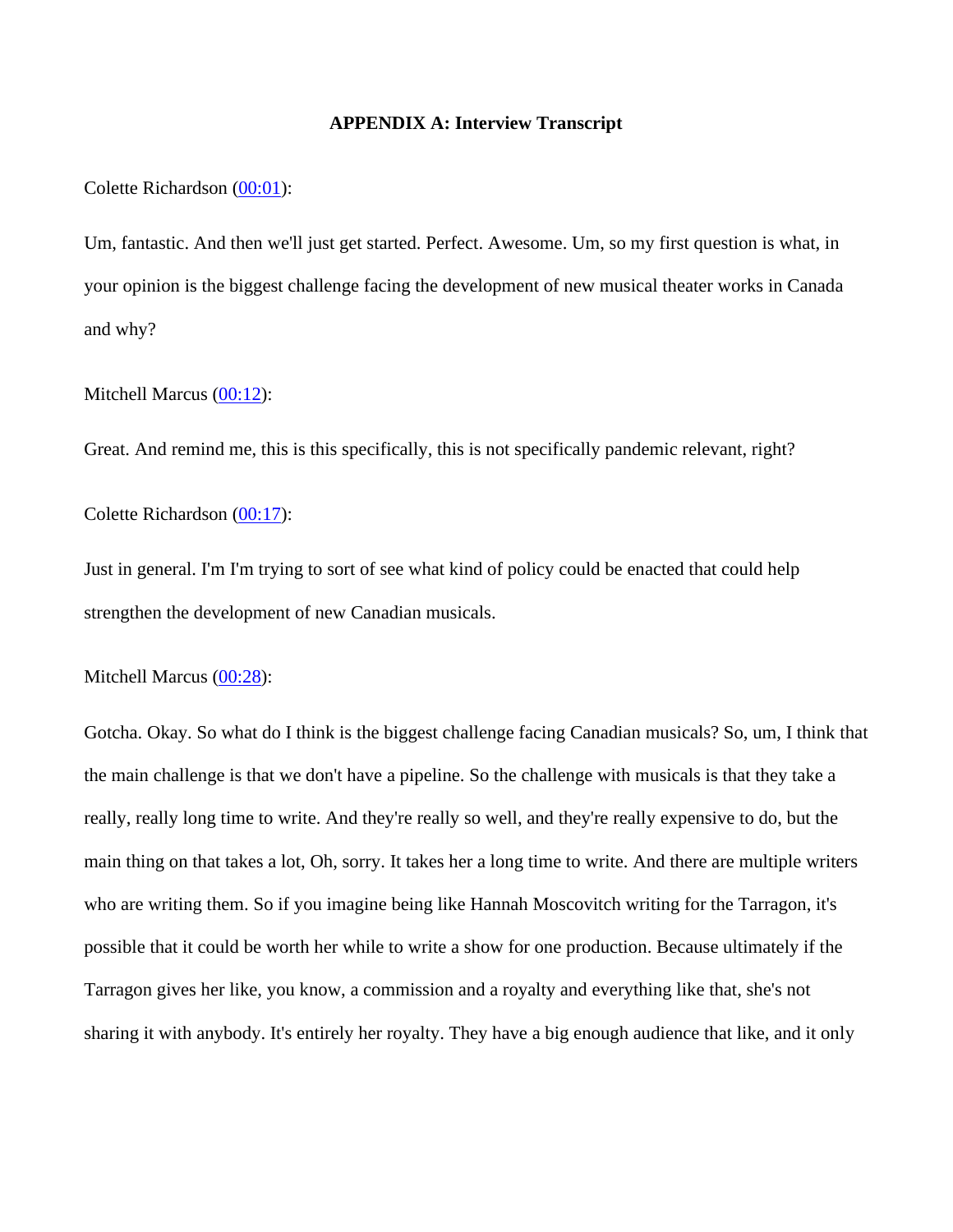took her probably a year to write the play. So she gets like a, if she makes like, you know, \$30,000, like it's not great money, but that might be sufficient for her to, um, write the play.

For a musical. If the if we made the same \$30,000, number one, it's going to get split between three writers. And it probably took them like five years to do so. Suddenly each writer got like \$10,000 for five years of work. It's terrible. So musicals only make sense once there's lots and lots of productions. And that's the model of the American musical is when you get to Broadway, you have such a huge volume of people coming, high ticket prices, long run, that the writers recoup, and when a show goes to licensing and every high school in the country is doing Guys and Dolls, that's also volume and then the writers recoup. So I think the biggest problem is like in Canada, if a musical got one or two productions, you've had a successful Canadian musical, but that's not going to encourage anybody to keep writing musicals because there's just not enough financial incentive for the writers to have it be worth their time.

Colette Richardson [\(02:12\)](https://www.temi.com/editor/t/RKO1Vmj5rsS2yC43BkRLuo19xZenMWUPgDrjaEpaGBIcLBl4vChsaX-QGeMACHTwDhjVJriXpGUL9ZxYGWUqMR-JEqQ?loadFrom=SharedLink&ts=132.53):

Interesting. Very cool. Thank you. Um, and what support, um, currently exists from government granting councils, and do you feel that is sufficient or insufficient to properly support the development of musical theater in Canada?

Mitchell Marcus [\(02:28\)](https://www.temi.com/editor/t/RKO1Vmj5rsS2yC43BkRLuo19xZenMWUPgDrjaEpaGBIcLBl4vChsaX-QGeMACHTwDhjVJriXpGUL9ZxYGWUqMR-JEqQ?loadFrom=SharedLink&ts=148.13):

So there kind of isn't any. There's nothing that's musical theater specific. Um, the government granting agencies have lots of programs for writers, and there's no reason that a musical theater writer is ineligible to apply. So there are usually, there's like, to sort of simplify it there's usually two levels of grants that writers can apply for. One is kind of like research and exploration when they're in the very early phases of writing something, and those might range from like a thousand dollars to five, maybe 10, and then there's usually some funding for when you're a bit further along in the development of a piece. I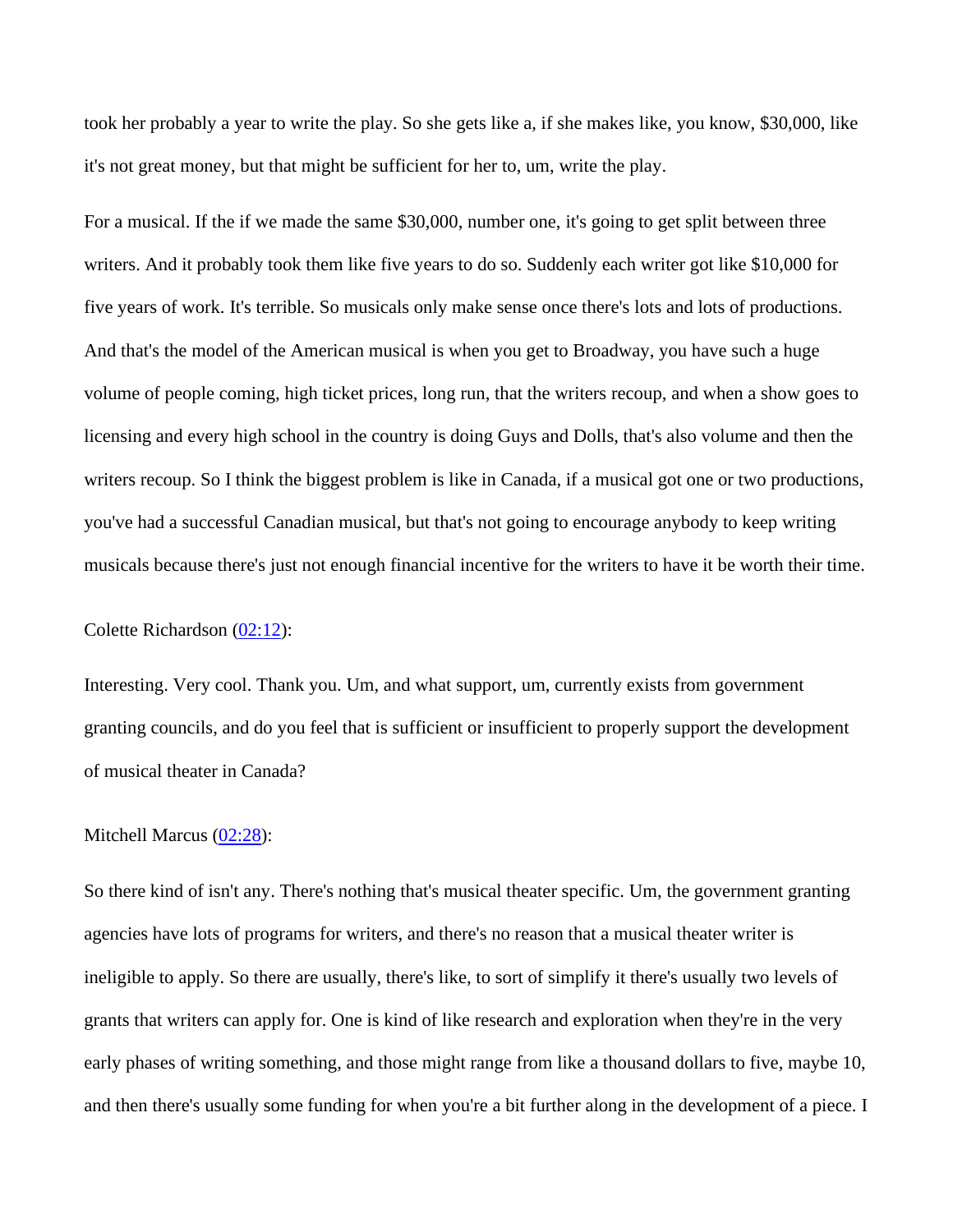mean, maybe that goes up to 15. So similarly, because it's not musical theater specific, those are not great fees when you start sharing it. So you can't, one musical would have to apply for one of those grants and they'd have to share the fees amongst the writers and a musical doesn't develop in the way, same way as a play. So it's, it's one thing to say a playwright is interested in exploring an idea. We'll give them \$5,000, but in a musical, like until you can hear the music and sometimes hear other instruments or hear whatever, like it's not all of the funding bodies that are set up for single writers to go into a room at a typewriter and create something. And it's just not how musicals work. So it, it, it's not that the musical theater writers are ineligible from this funding. It's just that the funding isn't really conducive to giving them equality in terms of what the playwrights are getting for their plays. So there's a huge gaps in terms of programs specifically for musicals.

## Colette Richardson [\(03:59\)](https://www.temi.com/editor/t/RKO1Vmj5rsS2yC43BkRLuo19xZenMWUPgDrjaEpaGBIcLBl4vChsaX-QGeMACHTwDhjVJriXpGUL9ZxYGWUqMR-JEqQ?loadFrom=SharedLink&ts=239.64):

So what do you feel that the government could do to better support the development of new Canadian musicals?

#### Mitchell Marcus [\(04:06\)](https://www.temi.com/editor/t/RKO1Vmj5rsS2yC43BkRLuo19xZenMWUPgDrjaEpaGBIcLBl4vChsaX-QGeMACHTwDhjVJriXpGUL9ZxYGWUqMR-JEqQ?loadFrom=SharedLink&ts=246.6):

First of all, it could recognize like the equity there that like, if you're going to give one playwright \$5,000 in their grant and it should be, that should be the maximum you can ask for per writer. So you should be able to write the musical theatre application and ask for \$15,000. So at least each writer can get that. The rest of it, that's the easy part. The rest of it's harder. Like if they had all the money in the world, it would be great if they had a musical theater specific granting stream. And it would be great if they recognize that it's just more expensive.

Cause even if you're a producer, you know, you can get \$10,000, I'm making up numbers a little bit, but you can get \$10,000 from the Ontario arts council for a workshop, like for a play. That's a really good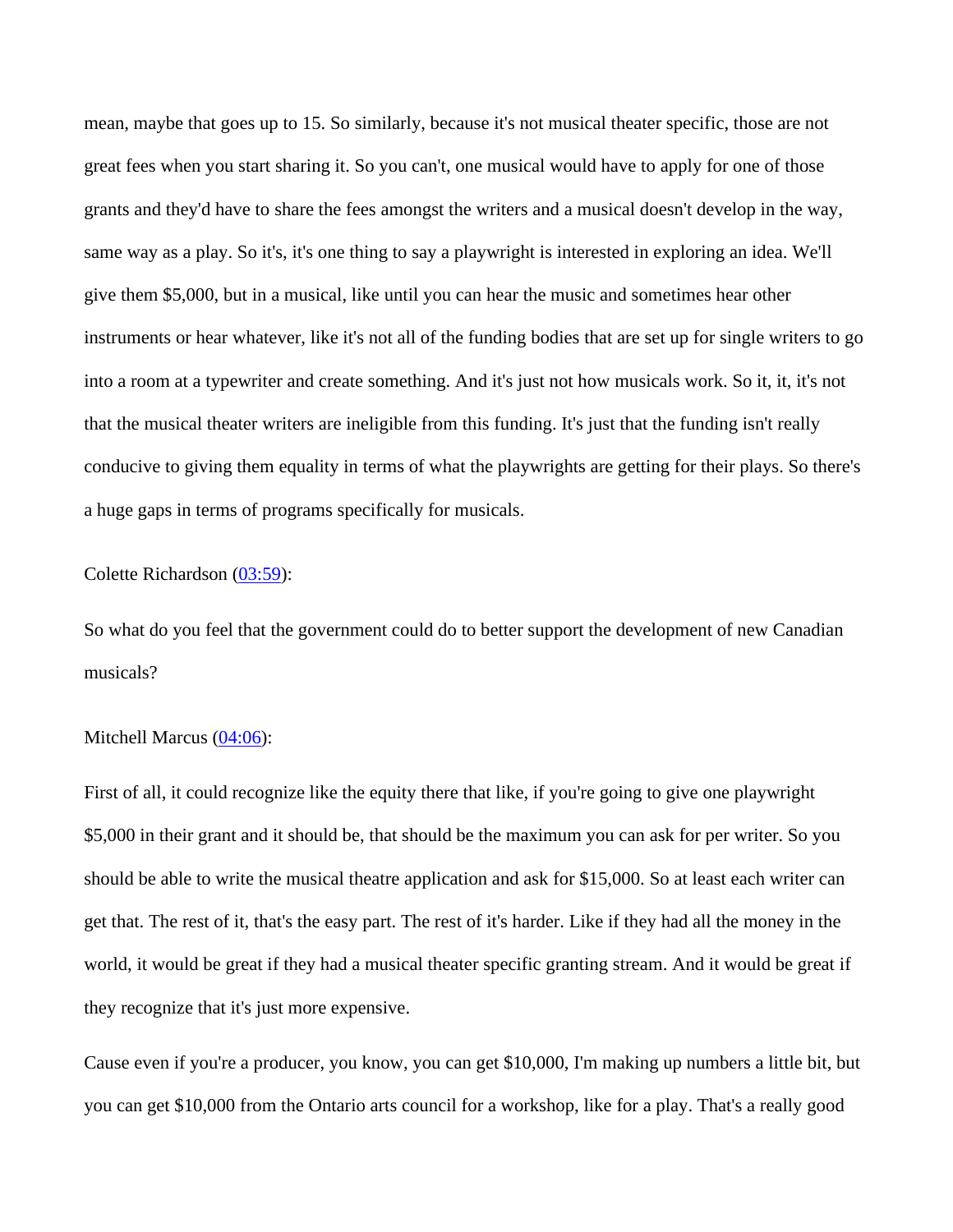workshop for a musical, it's not enough. You need more time, you need more people, there's more bodies in the room, there's the whole musical component. Like you can't just do a table read of a new musical. Your people have to learn, you have to spend three days to get to a table read. So everything takes longer. So ideally there would be adjustments to recognize that, just to create that kind of parody, that to do a one-week workshop for play and a one week workshop for a musical, you have to have different amounts of money flowing out.

So it's not going to happen because they don't have any money, but if they did have money and they were interested in investing in musicals, they'd have to look at all their existing granting programs and rethink the assessment criteria and the amount of money you can get when it's a musical versus a non musical project.

Colette Richardson [\(05:33\)](https://www.temi.com/editor/t/RKO1Vmj5rsS2yC43BkRLuo19xZenMWUPgDrjaEpaGBIcLBl4vChsaX-QGeMACHTwDhjVJriXpGUL9ZxYGWUqMR-JEqQ?loadFrom=SharedLink&ts=333.18):

Awesome. Um, do you think that a regulation of producing companies similar to sort of, how Can Con regulates Canadian broadcasters would be helpful or harmful in ensuring more Canadian musicals?

Mitchell Marcus [\(05:47\)](https://www.temi.com/editor/t/RKO1Vmj5rsS2yC43BkRLuo19xZenMWUPgDrjaEpaGBIcLBl4vChsaX-QGeMACHTwDhjVJriXpGUL9ZxYGWUqMR-JEqQ?loadFrom=SharedLink&ts=347.55):

Uh, I don't actually think it would make any difference.

Colette Richardson [\(05:50\)](https://www.temi.com/editor/t/RKO1Vmj5rsS2yC43BkRLuo19xZenMWUPgDrjaEpaGBIcLBl4vChsaX-QGeMACHTwDhjVJriXpGUL9ZxYGWUqMR-JEqQ?loadFrom=SharedLink&ts=350.79):

Oh, interesting.

Mitchell Marcus [\(05:55\)](https://www.temi.com/editor/t/RKO1Vmj5rsS2yC43BkRLuo19xZenMWUPgDrjaEpaGBIcLBl4vChsaX-QGeMACHTwDhjVJriXpGUL9ZxYGWUqMR-JEqQ?loadFrom=SharedLink&ts=355.02):

Um, there isn't like a quota per se, but there is a sort of unwritten, like it is, it is already an assessment criteria from all three levels of government for funding, um, just about like, what's your commitment to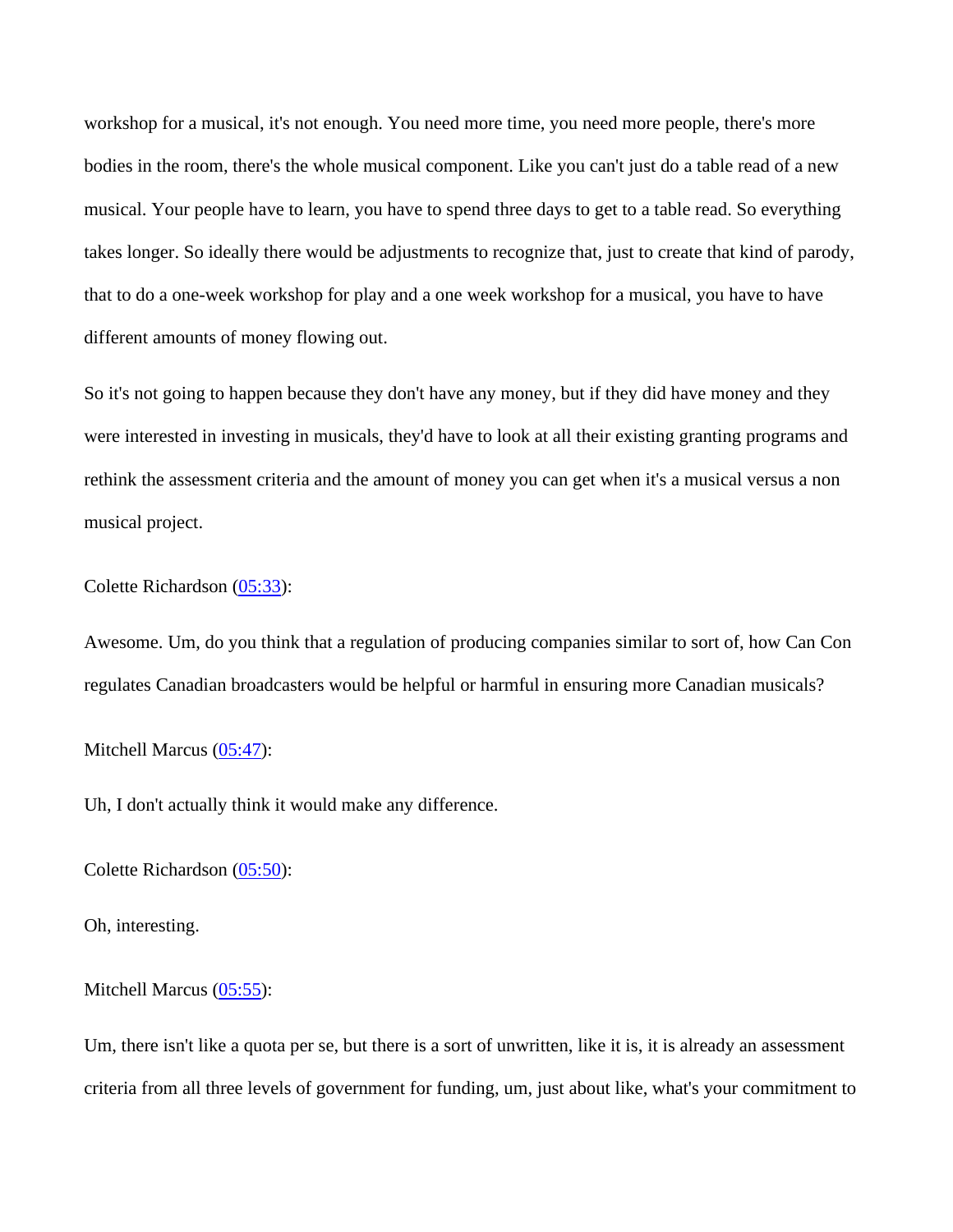Canadian theatre, but it isn't musical specific. So what you will usually find, if you look at most regional theaters is the musical is serving a role of funding the rest of it. So they they're doing a ton of Canadian theatre, but they're they're one or two or three person plays. And then they do Mamma Mia and that helps to anchor their subscription to afford those one to two to 3 person plays. So the reality is even if the government said 50% of your season needs to be Canadian, most companies are already doing that and they would go. "Well, we're already doing it. We're not making it the musical because that's our whole operating model."

So it wouldn't make any enormous difference if they, if they somehow mandated like Stratford, Shaw, and Mirvish to do that, then it could make a difference, but they would, they they'd close. Like Stratford's model is based on, they need to sell millions of dollars to The Music Man so people will go see Pericles. And same thing, The Shaw Festival needs some millions of dollars to Gypsy so that people will go to whatever. Um, uh, so I don't think it would happen. And then Mirvish is a for-profit company, so it can really do whatever it wants.

So I don't think any kind of Cancon mandate would ch- would move the needle because I think most of the companies that applies to are already doing that ratio, like a lot of Canadian work. It's just that, because I get similarly because musicals are so expensive and they have to deliver a template, like if Tarragon does a musical, they almost can't afford the rest of their season. Like they can afford a 10 play season because they're hiring across the whole season, probably only like double, maybe even less than double what we have to hire on one project.

Colette Richardson [\(07:42\)](https://www.temi.com/editor/t/RKO1Vmj5rsS2yC43BkRLuo19xZenMWUPgDrjaEpaGBIcLBl4vChsaX-QGeMACHTwDhjVJriXpGUL9ZxYGWUqMR-JEqQ?loadFrom=SharedLink&ts=462.95):

Right.

Mitchell Marcus [\(07:43\)](https://www.temi.com/editor/t/RKO1Vmj5rsS2yC43BkRLuo19xZenMWUPgDrjaEpaGBIcLBl4vChsaX-QGeMACHTwDhjVJriXpGUL9ZxYGWUqMR-JEqQ?loadFrom=SharedLink&ts=463.37):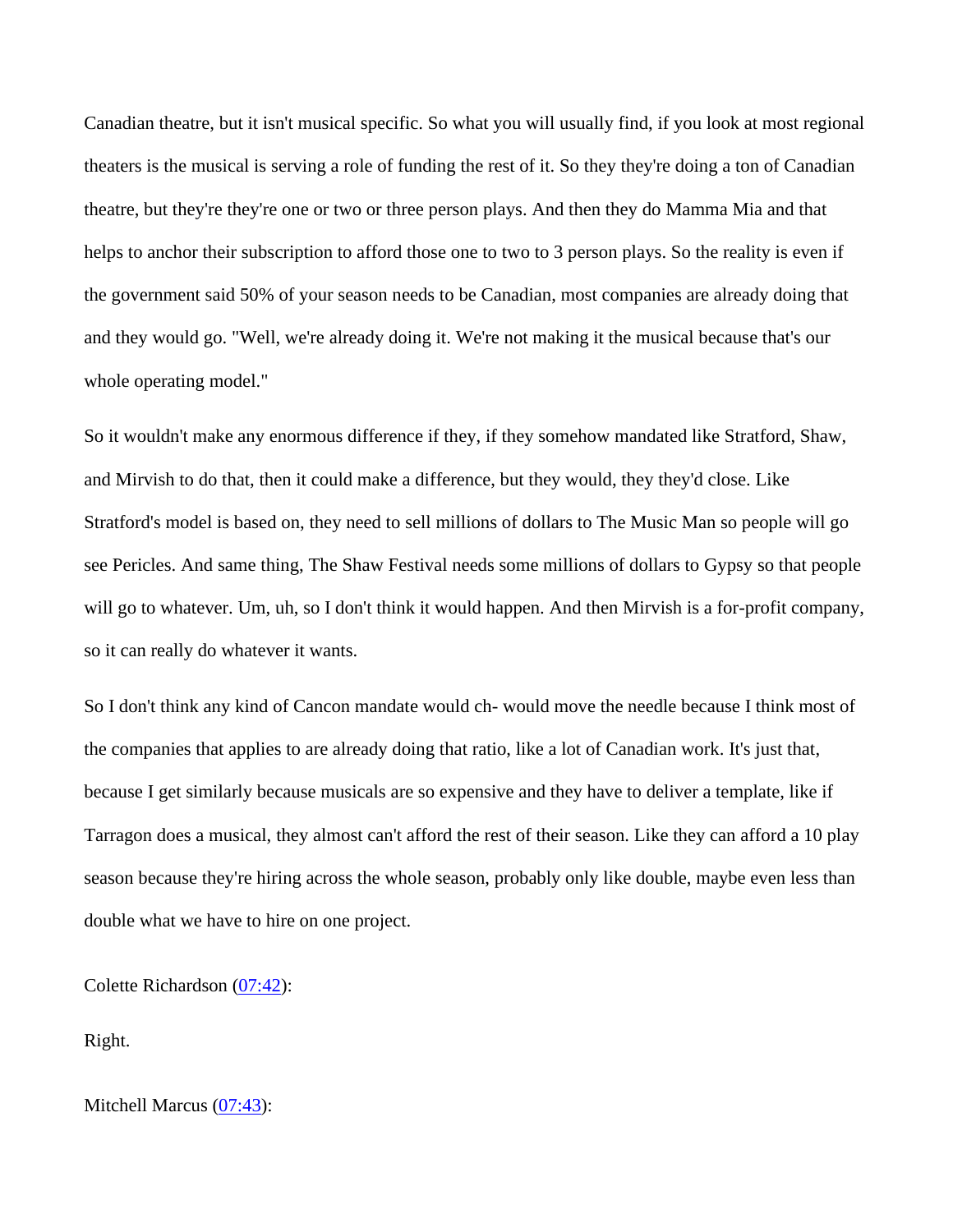Um, so it's tricky. The system just isn't, we don't have, it's back to where I said the biggest challenge. We don't have a system where things can be commercialized, where there's commercial producers adding money, where things can transfer to a bigger venue. Like there's no incentive. If you can do a new Canadian play and your audience will be happy and you could do it on \$200,000, what is your incentive to spend 2 million? And if you have the same size theater and it's the same ticket prices and it's part of the same subscription, it just doesn't really make sense. Um, so I think that's the biggest barrier is like, there's no incentive the incentive isn't government, like, there's no incentive to prioritize musicals, to be anything other than like a cash cow to help the rest of what you want to do. Right.

## Colette Richardson (14:18)

Um, and people are still producing musicals. Um, but they tend to be non-Canadian ones. Do you think audiences are drawn more towards non-Canadian musicals or do you think that has anything to do with anything?

## Mitchell Marcus (14:32)

So I think the only reason that that is happening is because of the financial situation. Like I think they're, they're doing those non musicals to anchor their subscription. Like people will, if, if people see Mamma Mia on the subscription, they will also buy something they've never heard of. If they see a whole season of things they've never heard of, it's harder to get them to buy the subscription. So it's the, it's the same as Christmas Carol. Like it's the same reason that most, a lot of regional theaters do Christmas Carol. Musicals and Christmas Carol get shoved into the like slot of shows. People know. Um, I think that it would do, I, I don't think the audience, you know, an audience is only aware of what they're aware of. So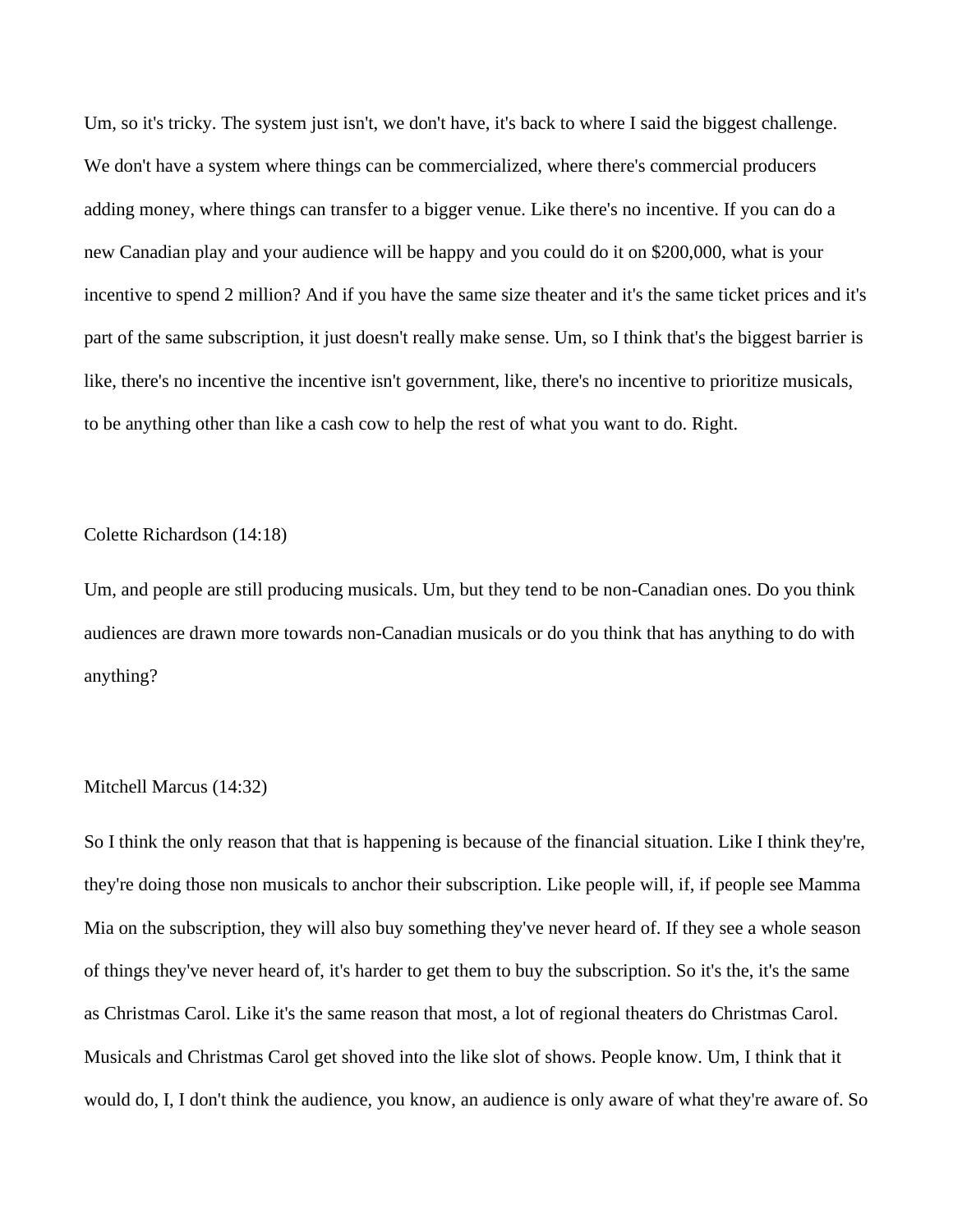genuinely an audience wants to see Mamma Mia. Like they just do, it's really popular and at Stratford like that audience wants to see Guys and Dolls.

With new work you don't know what you're going to see until you've seen it. So you have to build a culture of an audience being excited about new work fundamentally. It's a real, real shift in perspective that we don't have a history of. And again, there's no big theaters doing it. Like when you think about why, when you go to New York, why might somebody go see? Well, I was going to say Moulin Rouge, but that's the name of the movie. Why might somebody go see Hadestown instead of, um, Wicked? Probably because word of mouth has spread that it's really good, probably because the media there is like really focused on, you know, you want us to be the next hottest thing, there's the Tony awards, and so like... Wicked's not going to win the Tony Award. You can't come home and say, I saw this, I saw the hottest new musical. Like it's been there for 20 years. So there's incentive. So here, if I am in theater, like if I'm at Theatre Calgary, I'd have to build a culture where the audience understands that because it's not going to be as good. It's going to be messy, the new musical. It's going to need lots of development. So like La Jolla Playhouse does this very well, but they've done years and years and years and years of shows happening there before Broadway and the audience...Like I w- I was there last year and we saw Diana, which is a terrible musical. The people around me loved it, but they were so generous. Like it was just an a- it was terrible, but the audience was so... They can hang their hat on, like we saw Jersey Boys before it went to Broadway. We saw, you know, I don't know what the last one was Escape to Margaritaville. We saw Diana, like, there's so many musicals that have gone through La Jolla to Broadway that they're conditioned to realize that it's not that they're seeing a perfectly, like its the

opposite mindset of Toronto. Toronto is the mindset of, "Oh, we get to go see a Broadway show. And so we want to see a show that has won Tonys", that, you know, whatever. Their mindset is we're going to go see a show that's going to go to Broadway.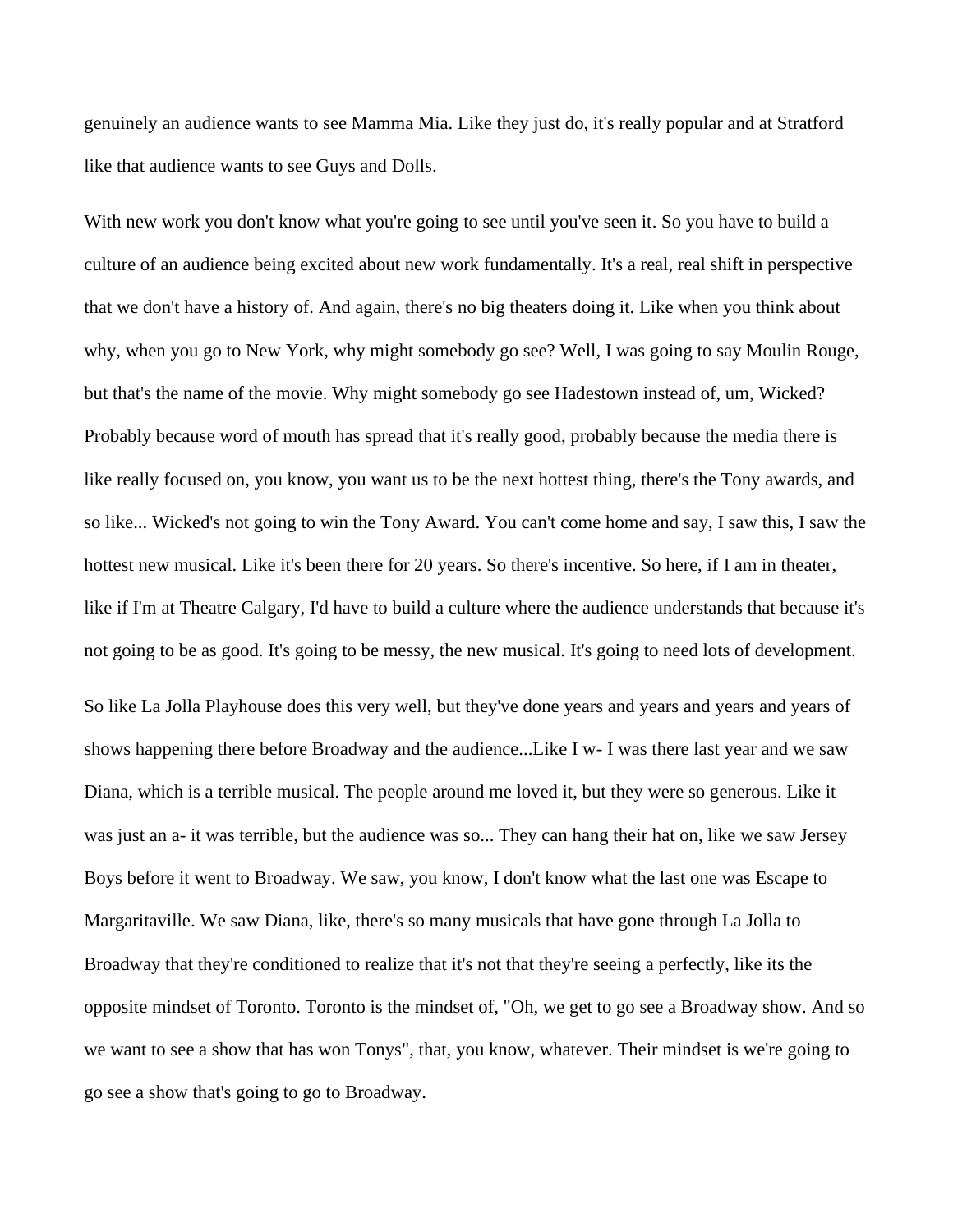And so Come From Away was the first crack open that started to do that. And people were so proud to have seen Come From Away. But unless you start doing that regularly and you have that, back to my first point of the biggest challenge, if you don't have the pipeline to get there, and people are just seeing one-off musicals that aren't really finished and need more work and they never hear from them again, they're very quickly going to go back to Mamma Mia because it's just more of a sure thing. And so you've got to create a sure thing out of new work. You have to be, you have to create a Broadway buzz around that you are seeing it first. And we just don't because there's no pipeline, people can't justifiably pitch that and expect audiences to be on board. So it's very challenging, very tricky.

Colette Richardson [\(12:09\)](https://www.temi.com/editor/t/RKO1Vmj5rsS2yC43BkRLuo19xZenMWUPgDrjaEpaGBIcLBl4vChsaX-QGeMACHTwDhjVJriXpGUL9ZxYGWUqMR-JEqQ?loadFrom=SharedLink&ts=729.63):

Do you think that there's any kind of policy shift that might begin to create that kind of a pipeline?

Mitchell Marcus [\(12:15\)](https://www.temi.com/editor/t/RKO1Vmj5rsS2yC43BkRLuo19xZenMWUPgDrjaEpaGBIcLBl4vChsaX-QGeMACHTwDhjVJriXpGUL9ZxYGWUqMR-JEqQ?loadFrom=SharedLink&ts=735.21):

I think that you need you, and I think that it would be, um, it might be something along the lines of what, I don't know what this would look like, so I'm not familiar enough with it, but maybe something along the lines of what happens to the film companies. Like where there's incentive to film in Canada. We need a way, this was, it was happening 40, 30 years ago with Live Ent, right, like Garth was bringing up, you know, Ragtime: you could see it here before Broadway. Showboat: you could see it here before Broadway. Like this was happening regularly. Fosse: you could see it here before Broadway. So if there could be some incentive, because it's going to happen at the big level, like it's going to be like, nobody's going to come and bring their pre Broadway show to the Berkeley Street Theater necessarily. It's going to be more at a Mirvish scale and Mirvish can't afford to lose the money on a not sure bet.

So if there was some incentive for the American producers, to start coming to Toronto for the tryout, big and small, so that the audience then starts to like, cause then it's all about relationship building. You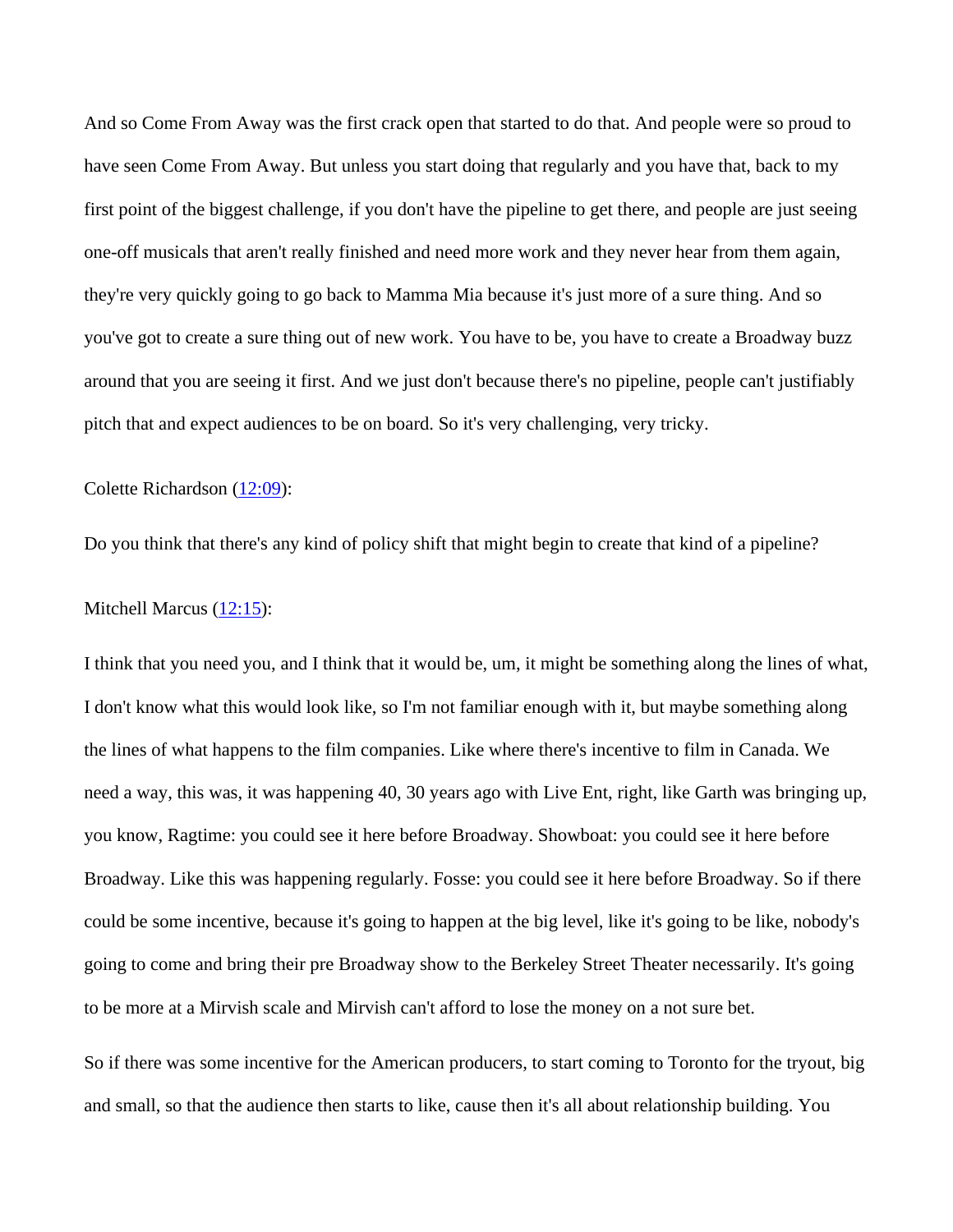know, if we've, if, if the American producers are constantly in Toronto, it's also easier to invite them to come and see a new Canadian musical that we have going on. Like then I have a case to make for why Musical Stage might have a path to Broadway. Then Mirvish, maybe will put something in their season and that's a new, a new...

Now, again, this isn't necessarily new Canadian. This is just a new musical. But I think I we've got to hit that first. Like first we've got to be a hub for new musicals, so people understand, Canadian, American otherwise. So people start to understand why new is exciting. And then I think you've started to open the culture and the possibility and the pipelines to start shifting "We like new musicals" to being, "We like new now let's do our own", you know,

Colette Richardson [\(13:57\)](https://www.temi.com/editor/t/RKO1Vmj5rsS2yC43BkRLuo19xZenMWUPgDrjaEpaGBIcLBl4vChsaX-QGeMACHTwDhjVJriXpGUL9ZxYGWUqMR-JEqQ?loadFrom=SharedLink&ts=837.66):

Interesting.

Mitchell Marcus [\(13:59\)](https://www.temi.com/editor/t/RKO1Vmj5rsS2yC43BkRLuo19xZenMWUPgDrjaEpaGBIcLBl4vChsaX-QGeMACHTwDhjVJriXpGUL9ZxYGWUqMR-JEqQ?loadFrom=SharedLink&ts=839.49):

So for me, that would be the policy changes, whether it's a tax incentive or a financial incentive, something that gets people to look to Toronto again, instead of Boston, Chicago, like La Jolla, like how do we compete with La Jolla? What is it that they have that we don't? Um, so we, I think we'd have to start building that possibility.

Colette Richardson [\(14:18\)](https://www.temi.com/editor/t/RKO1Vmj5rsS2yC43BkRLuo19xZenMWUPgDrjaEpaGBIcLBl4vChsaX-QGeMACHTwDhjVJriXpGUL9ZxYGWUqMR-JEqQ?loadFrom=SharedLink&ts=858.66):

Absolutely. Um, so there was an argument that some people make that musical theater is inherently an American art form, and that's why Americans tend to do better with it. Um, so what place do you think Canadian musicals have in the international musical theater conversation?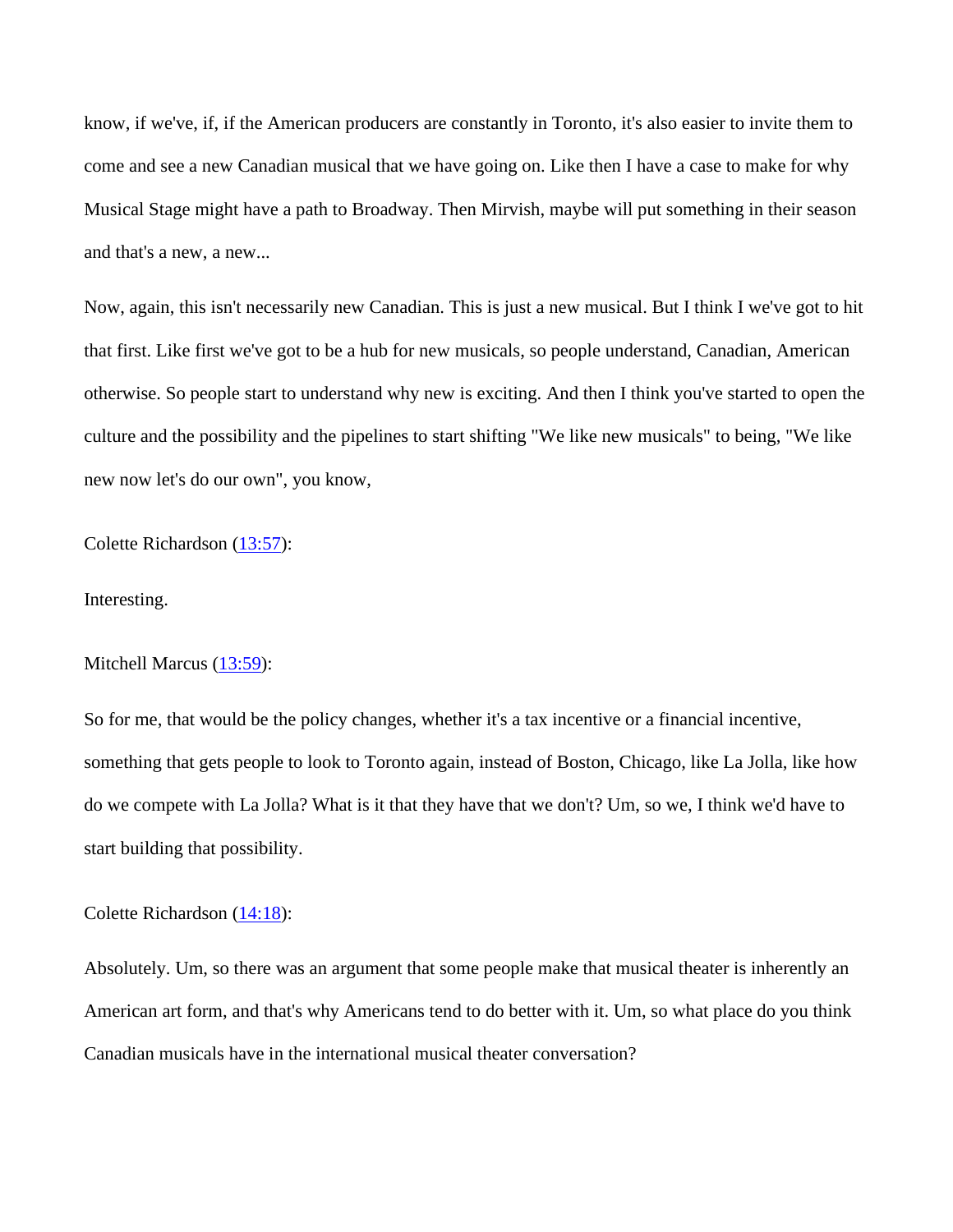Mitchell Marcus  $(14:32)$ :

I mean, I don't, you know, I think that's, I don't agree with that argument. Like it's, um, what's true in that argument is musical theater has been in the American. It is, it has been an American art form. It is, it is The American art form. And they've just got a lot more time and more money on us. Like they've had a hundred years of investing in that art form where we haven't. So it's not surprising that more often than not a great new musical is going to come out of the US and then the UK has, also had a longer history than us. So we're just behind, but there's nothing fundamentally... What's kind of great is America, Americans, like I don't care where the musical came from. Broadway doesn't care where the musical came from. It's just looking for good work. Um, everybody was equally as happy with Come From Away as they were with Wicked, as they were equally as happy with Les Mis as they were with Ragtime. It kind of doesn't matter.

So there's nothing about the art form that is inherently American. It's not like American stories sell better. It just, most of the stories are coming out of the US and so most of them have a US setting, but time and again, the, the, you know, the whole British musical phenomenon, and then things like Come From Away have really proven that it's just not true. You just need to have a good story. And, you know, you gotta have a good piece.

I don't think Come From Away could have been Come From Away if it hadn't gone to the U S at some point, because this is back to again, we don't have the pipeline. So the elevation of production quality, the elevation of orchestration, the, it, it has a Broadway Polish that we don't know how to do here yet, but we could know how to do here. We could know in the future. And we could also just work together. Like it is ultimately a great Canadian, Canadian and American story, but it's through the lens of two Canadian artists. And so, yeah, I don't think there's any, we, if we can, if we can have great quality stories, there's, we could have, you know, the Canadian invasion on Broadway and the way that there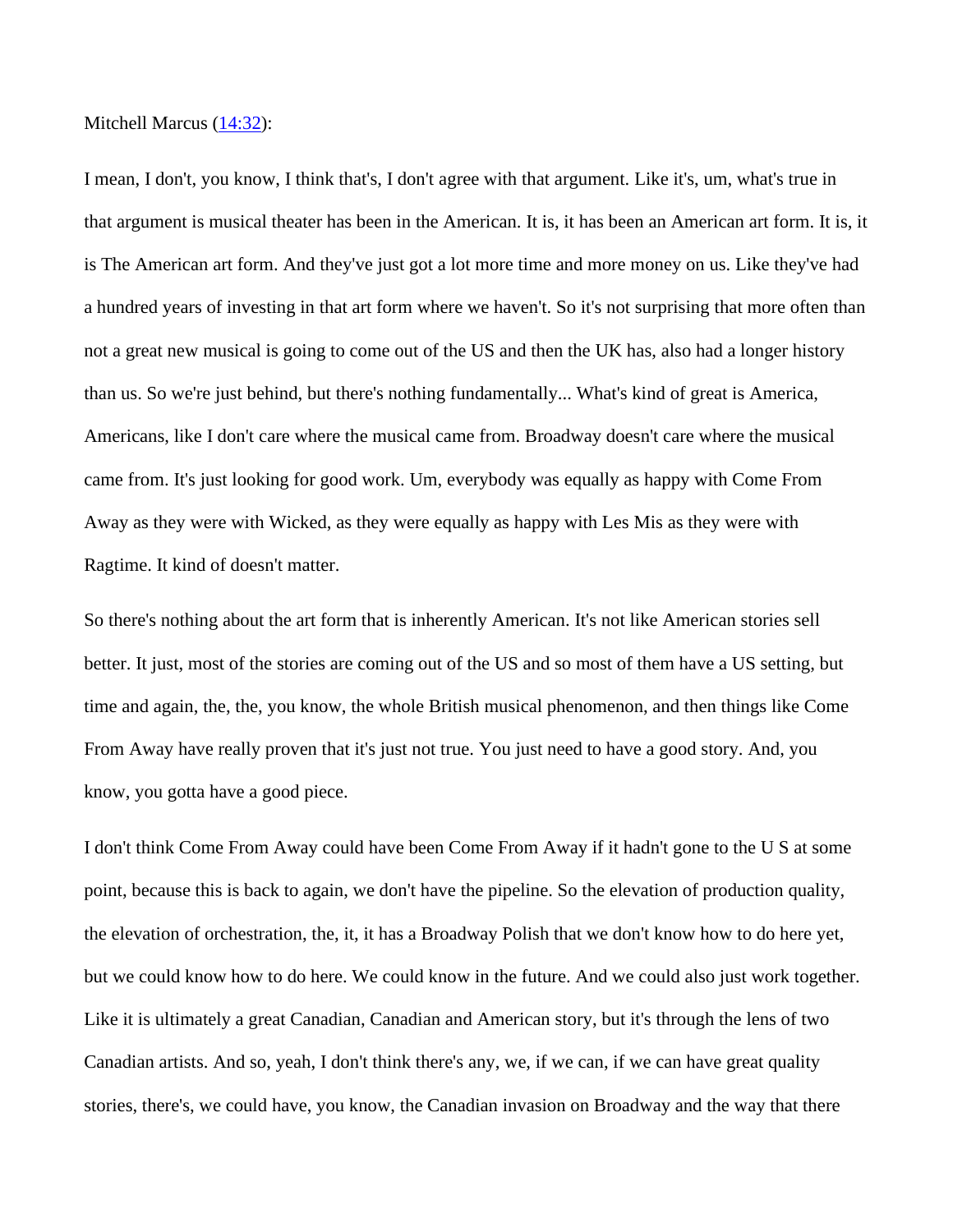has been the American one. There's very little, we need, except people to listen to those stories, Believe they're good, and then invest the money in them. Yeah. I don't see any other obstacle.

Colette Richardson [\(16:43\)](https://www.temi.com/editor/t/RKO1Vmj5rsS2yC43BkRLuo19xZenMWUPgDrjaEpaGBIcLBl4vChsaX-QGeMACHTwDhjVJriXpGUL9ZxYGWUqMR-JEqQ?loadFrom=SharedLink&ts=1003.48):

So you talk about us, um, not knowing how to do the Broadway Polish yet. Do you think there's sufficient education opportunities and development opportunities for Canadian musical theater writers at the moment?

Mitchell Marcus [\(16:53\)](https://www.temi.com/editor/t/RKO1Vmj5rsS2yC43BkRLuo19xZenMWUPgDrjaEpaGBIcLBl4vChsaX-QGeMACHTwDhjVJriXpGUL9ZxYGWUqMR-JEqQ?loadFrom=SharedLink&ts=1013.14):

No. I mean, it's getting better, like 10 years ago there was absolutely nothing. Now there, now there's at least some stuff, but, um, it's not some of, it's not really about the writers. Like some of it is, but there, you know, you can't, there's nowhere in this country, you could go to do a course or a course or training on directing musicals. It doesn't exist. There's no one in the country to learn what a music director does, except by apprenticing with existing music directors and apprenticing with existing directors. And then again, you're going to learn how to do the craft that you're exposed to. So if you are exposed to doing theater with a \$3 set budget in a 200 seat theater, and that's how you learned your directing chops, that's what you know.

So it's, it's all connected. If you don't have the opportunity to work on that Broadway scale to understand, like, how do you make lighting cues pop at the end of numbers to really go home in that way, if you don't have the chance to work with a lighting budget of that scale, you're never going to get the chance. So Stratford and Shaw again might be the closest. Um, but there aren't really formal programs for people to learn. And then even after you mentor, you could sit in a room with Donna Fiore and see how she does it, but at some point you have to do it yourself.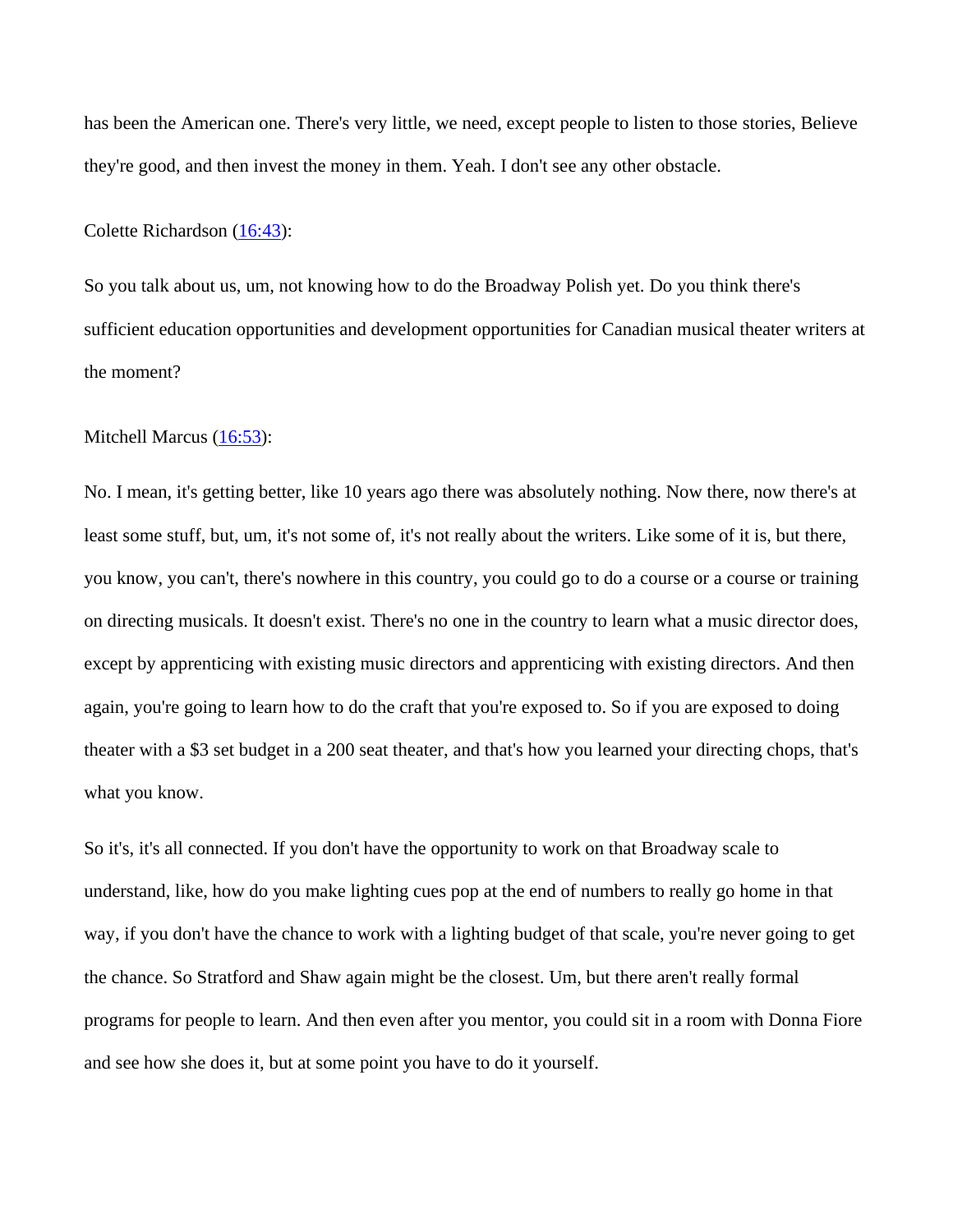Colette Richardson [\(18:09\)](https://www.temi.com/editor/t/RKO1Vmj5rsS2yC43BkRLuo19xZenMWUPgDrjaEpaGBIcLBl4vChsaX-QGeMACHTwDhjVJriXpGUL9ZxYGWUqMR-JEqQ?loadFrom=SharedLink&ts=1089.9):

Right.

Mitchell Marcus [\(18:10\)](https://www.temi.com/editor/t/RKO1Vmj5rsS2yC43BkRLuo19xZenMWUPgDrjaEpaGBIcLBl4vChsaX-QGeMACHTwDhjVJriXpGUL9ZxYGWUqMR-JEqQ?loadFrom=SharedLink&ts=1090.59):

Theaters here, aren't producing those kind of musicals. You never get the chance to show your hand. You never get the chance... So that's just true of everybody. I think the Broadway brand, it's about money and it's about a certain style and I'm not even sure it's the best style, but it is the style that is warranting thousands of people a night to fill theaters at \$200 a ticket, which is the financial model which makes us all work. So I don't think we have any training. I think there would need to be some kind of, and it probably would have to be a cross border training program for Canadian artists to get exposure and get to work on and then come back. But if there's nothing for them to come back to, like it all has to move together. We have to have the shows, the money, the theaters, the talent, and that all kind of has to happen together. Or we have to go the Come From Away route where we go, we're really good at telling stories, we're going to work on the story.

Colette Richardson [\(19:00\)](https://www.temi.com/editor/t/RKO1Vmj5rsS2yC43BkRLuo19xZenMWUPgDrjaEpaGBIcLBl4vChsaX-QGeMACHTwDhjVJriXpGUL9ZxYGWUqMR-JEqQ?loadFrom=SharedLink&ts=1140.9):

## Right.

#### Mitchell Marcus [\(19:01\)](https://www.temi.com/editor/t/RKO1Vmj5rsS2yC43BkRLuo19xZenMWUPgDrjaEpaGBIcLBl4vChsaX-QGeMACHTwDhjVJriXpGUL9ZxYGWUqMR-JEqQ?loadFrom=SharedLink&ts=1141.44):

And then we're going to get people excited about it in places that have the money and the Polish and everything. And that's, that's the path Come From Away took. That's the path we've been exploring for things like Life After, that's the path Ride The Cyclone took. Like that's just almost proving easier because of how many things would have to change here in order for the Canada to have the entirety of the pipeline.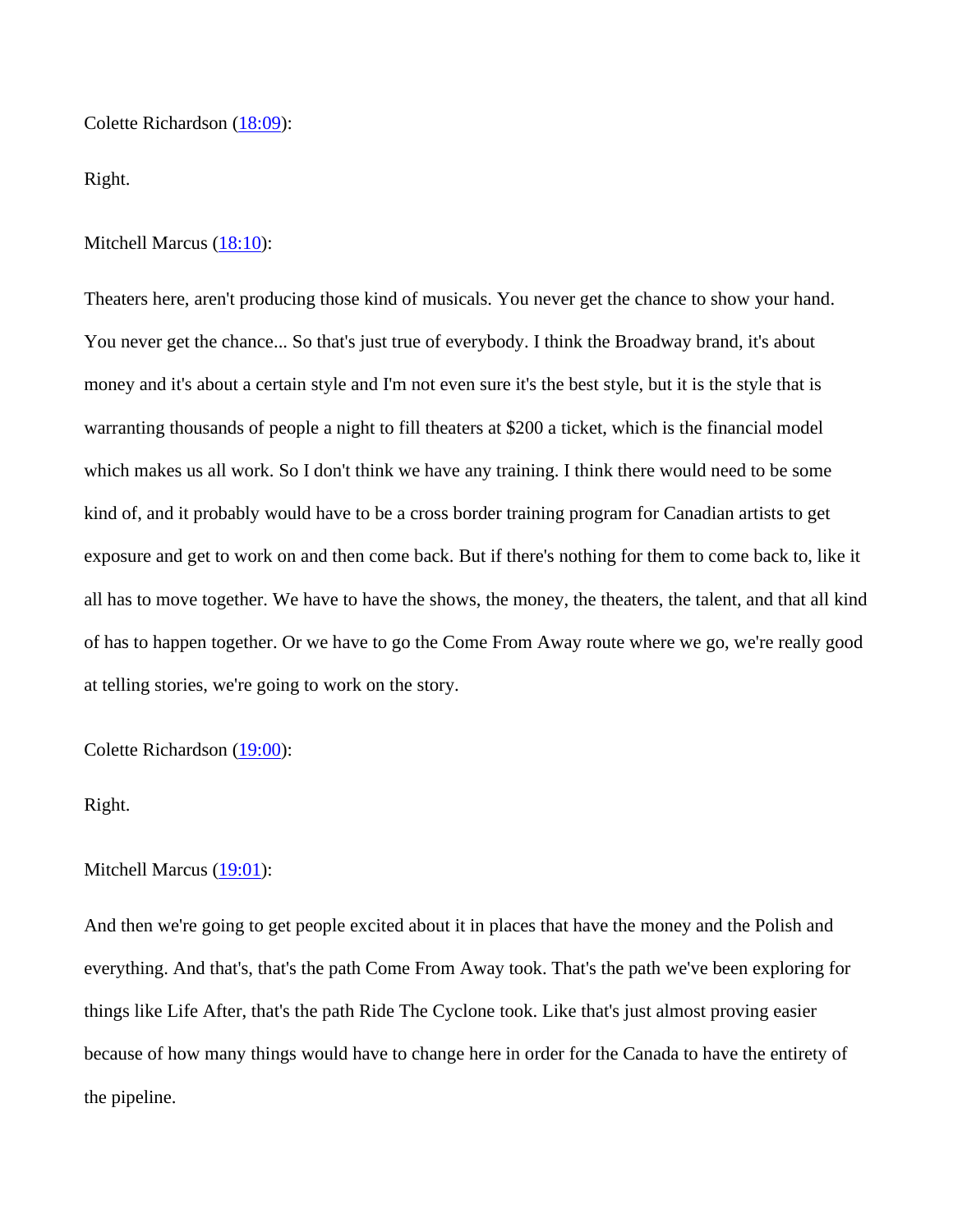Colette Richardson [\(19:21\)](https://www.temi.com/editor/t/RKO1Vmj5rsS2yC43BkRLuo19xZenMWUPgDrjaEpaGBIcLBl4vChsaX-QGeMACHTwDhjVJriXpGUL9ZxYGWUqMR-JEqQ?loadFrom=SharedLink&ts=1161.2):

Right. Um, what do you think makes musical Canadian?

Mitchell Marcus [\(19:26\)](https://www.temi.com/editor/t/RKO1Vmj5rsS2yC43BkRLuo19xZenMWUPgDrjaEpaGBIcLBl4vChsaX-QGeMACHTwDhjVJriXpGUL9ZxYGWUqMR-JEqQ?loadFrom=SharedLink&ts=1166.3):

For me, it just means the writer. Like, I think, I think the writer, a writer is Canadian and then I think it's Canadian and I don't think it means it has to be about, you know, uh, the Vancouver farming crisis of whatever year. Like, you know, I think a lot of... It could be set here or not. Um, when I think of my very few of my favorite musicals really have a sense of place necessarily. Like, uh, I mean, Hamilton is a very, very much a musical with a sense of place, but other ones, you know, I think about like Hadestown is a Greek myth that takes place anywhere. Fun Home does take place in Pennsylvania, but it doesn't have that's...that is where the true, the story of a true, it's not about Pennsylvania at all. You know, Dear Evan Hansen takes place somewhere. I don't know where, but it could potentially be anywhere.

So I think we're seeing the stories that matter now, are universal stories about humanity and sure, if one feels they want to have it set in Toronto or they want it set wherever, like but it doesn't really matter, I think we're telling human stories and they will, they will naturally be told through a Canadian lens if it is Canadian writers. But I think that's what makes them Canadian is, you know, they are not necessarily being about Canada, but they are...

You know, what's Canadian music? Like being Canadian music is Leonard Cohen, Joni Mitchell, Neil Young. But even when Joni Mitchell was singing about California, I think that's Canadian, you know, that's great, California is a great Canadian song. So I think it's just about who's who's, um, who's lens and, and that they came from this culture, they came from this, you know, with these traditions. And I think the writing will reflect that.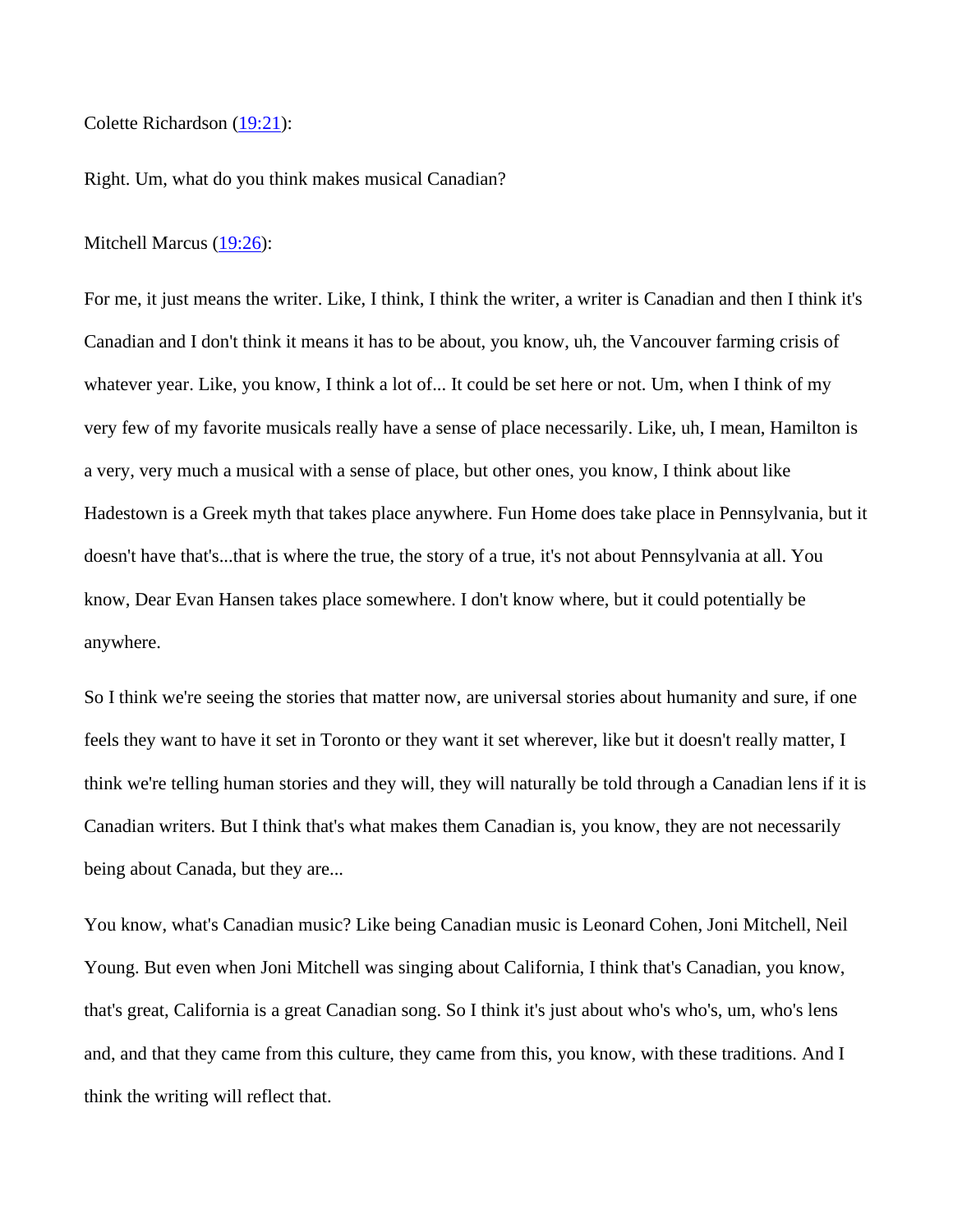Colette Richardson [\(21:05\)](https://www.temi.com/editor/t/RKO1Vmj5rsS2yC43BkRLuo19xZenMWUPgDrjaEpaGBIcLBl4vChsaX-QGeMACHTwDhjVJriXpGUL9ZxYGWUqMR-JEqQ?loadFrom=SharedLink&ts=1265.61):

Absolutely. And what do you think is the greatest strength of the current Canadian musical theater scene?

#### Mitchell Marcus [\(21:09\)](https://www.temi.com/editor/t/RKO1Vmj5rsS2yC43BkRLuo19xZenMWUPgDrjaEpaGBIcLBl4vChsaX-QGeMACHTwDhjVJriXpGUL9ZxYGWUqMR-JEqQ?loadFrom=SharedLink&ts=1269.99):

I think I'm going to, so funnily it's the same answer as to what the greatest weakness is. So the greatest strength of the Canadian musical theater scene is that we have no infrastructure. And so the cause the, cause the biggest weakness of the American musical theater is that it start, it's very formulaic. So there are, there are writing programs and people are like, this is how you write a musical. And this is an AABA song and this is where it has to rhyme This way. And it has to, you need an, I want song at this moment and you need your love song here. Like you can read... Because it's their art form there are like textbooks that are like, this is how you write a musical. And inevitably, when you read American new musicals, most of them are terrible and they sound like musicals. You've already seen the ones that breakthrough kind of were original in some sort of way. And sometimes they still followed the rules, but usually there's like just this original voice to them. And I think we're freed from all of that.

So Canadian musical theater writers, because they haven't studied the rules. Like the unfortunate thing is there's no system to put them through, but because there's no system to put them through. They they're just like, screw it. This is what I want to write about. And you get like, Come From Away does not work based on the standards of American musical theater. There's no precedent for it. A Chorus Line is the closest thing to Come From Away in terms of structure, even then. It's not exactly that.

Um, I don't think that musical would have ever been written in the U S and I don't think it could have been written without being like pretty awful because they would've gotten trapped in some of the things that they've been told forever and ever, and ever, and David and Irene just went, "Well this is the story.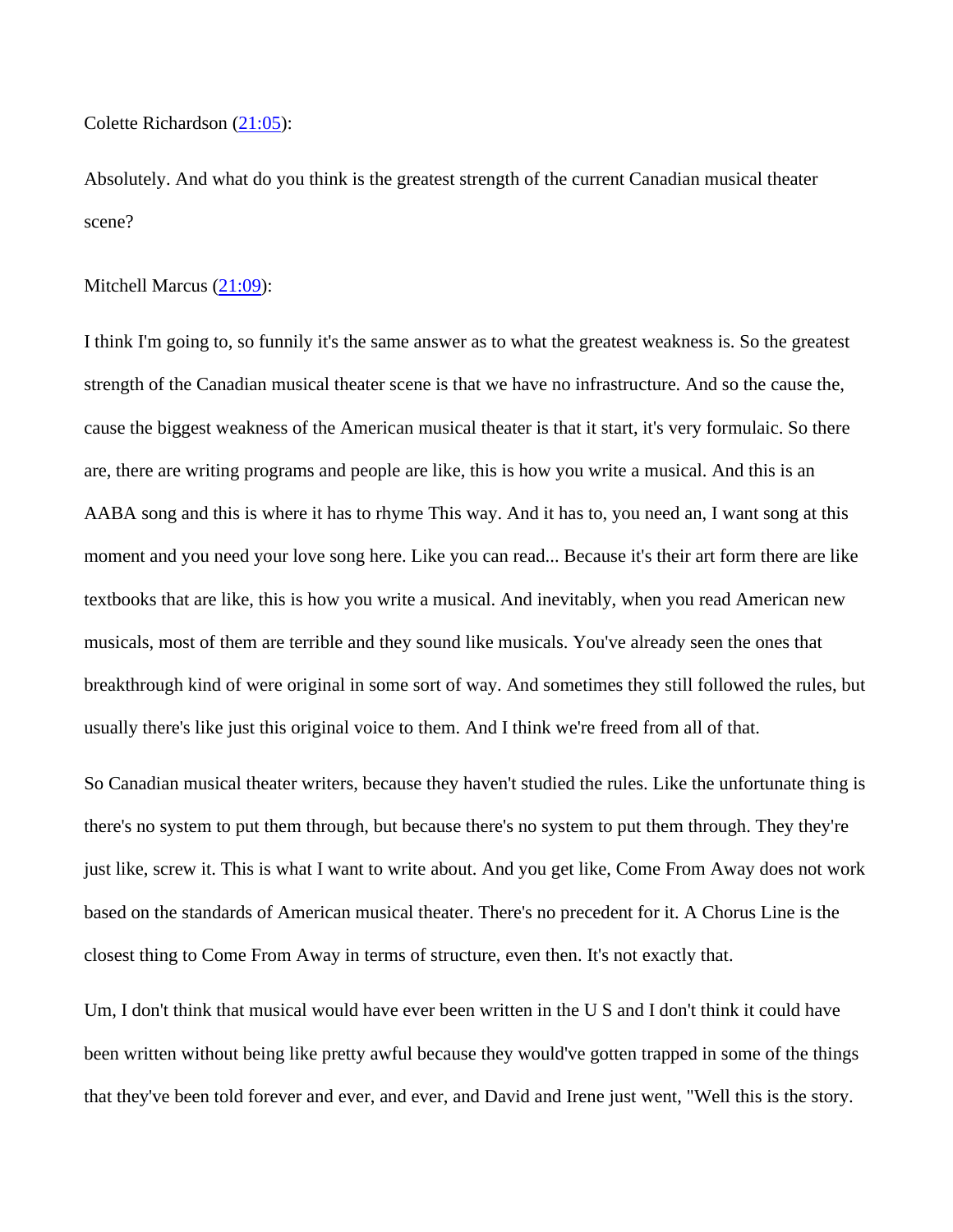This is how it needs to be told. Like, we're just gonna do it. Like, it doesn't matter that there's not a character we're following. It doesn't matter that there's no, I want song. It doesn't matter. Like we're just gonna go step by step and write the piece we want to write." And so I think the originality of our voice and being freed from preconceptions and being able to just create what we want to create. Um, I think that's our great strength.

Colette Richardson [\(22:59\)](https://www.temi.com/editor/t/RKO1Vmj5rsS2yC43BkRLuo19xZenMWUPgDrjaEpaGBIcLBl4vChsaX-QGeMACHTwDhjVJriXpGUL9ZxYGWUqMR-JEqQ?loadFrom=SharedLink&ts=1379.28):

Absolutely. Well, that's all the questions I have. Thank you so much. I really, really appreciate your time.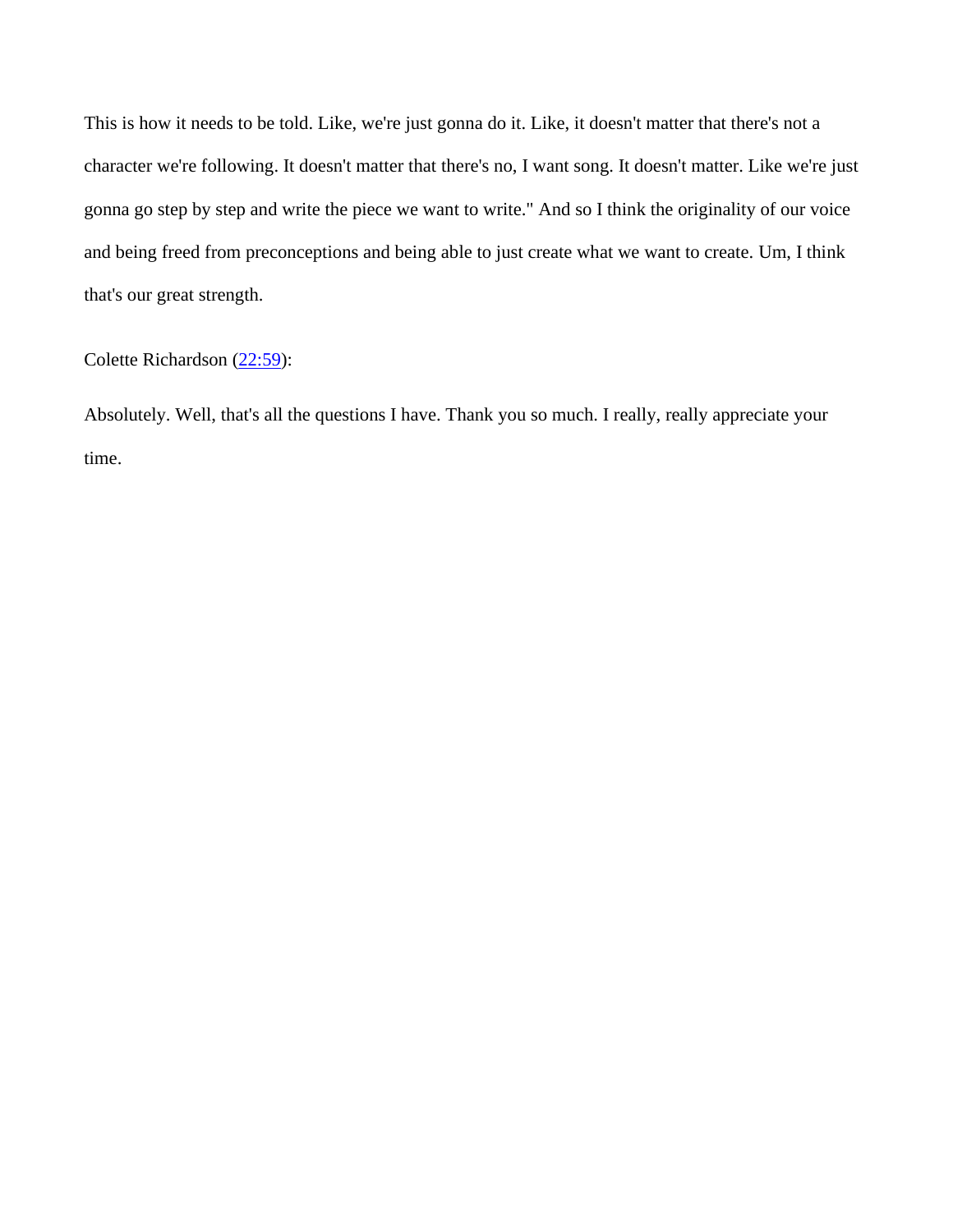## **APPENDIX B – Interview Questions**

- 1. What, in your opinion, is the biggest challenge facing the development of new musical theatre works in Canada and why?
- 2. What support exists from government granting councils for the development of new Canadian musicals? Is that support sufficient or insufficient in your opinion to properly support the development of a musical theatre scene in Canada?
- 3. What is the benefit of having new Canadian musicals?
- 4. Do you think regulation of Canadian theatre companies similar to how CanCon regulates Canadian broadcasters would be helpful or harmful in ensuring the development of Canadian musical theatre?
- 5. In your opinion, what actions could the government take to better support the development of new musicals in Canada?
- 6. There is an argument that musical theatre is an inherently American art form do you think Canadian musicals have a place in the international musical theatre conversation? To what extent?
- 7. What makes a musical Canadian?
- 8. Do you think there are sufficient education opportunities for Canadian musical theatre writers in Canada?
- 9. Do you think Canadian audiences are drawn towards Canadian musicals? Why or why not?
- 10. What is the greatest strength of Canada's current musical theatre scene?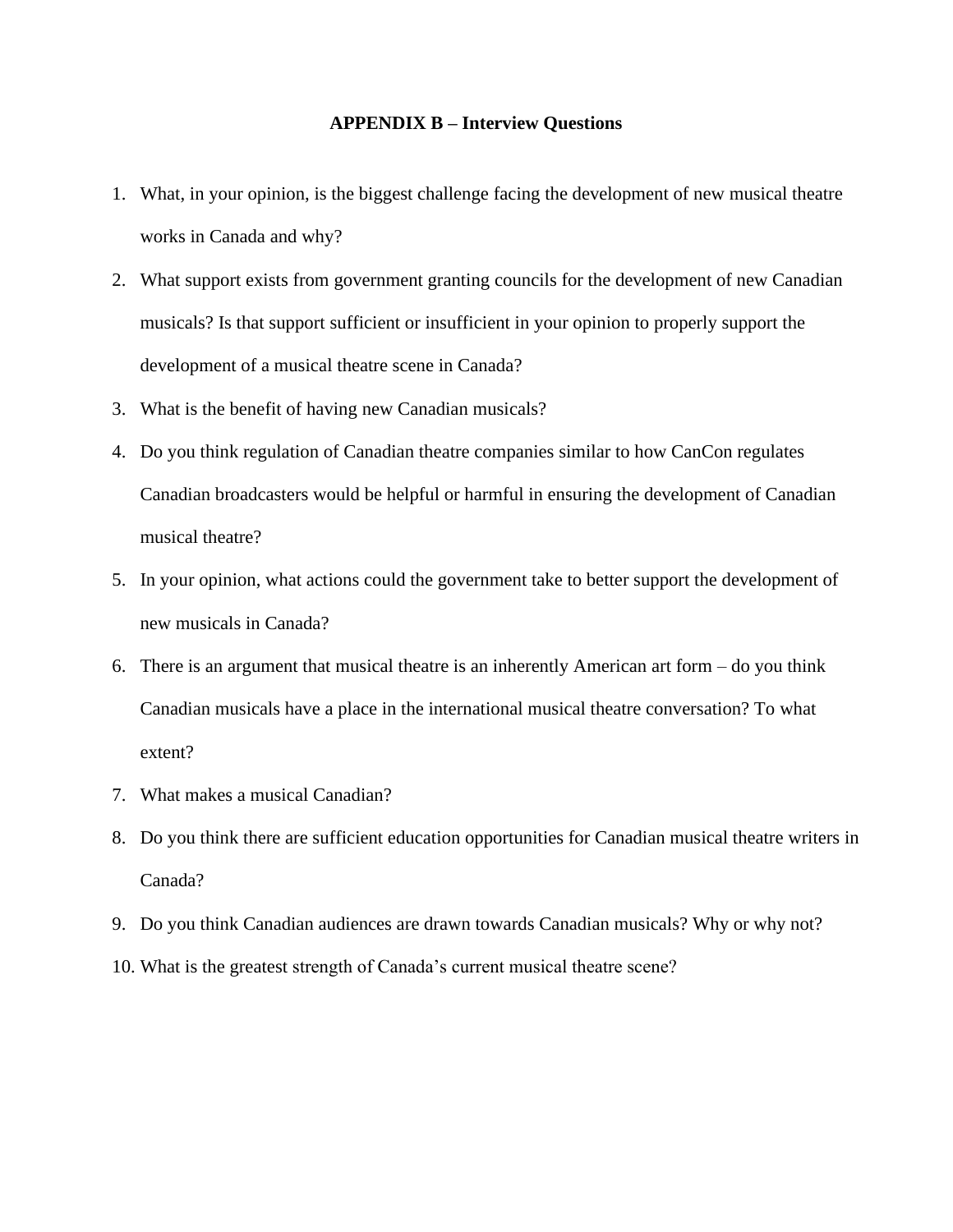## **APPENDIX C – Interview Waiver**

As part of my VPAC15 course: Cultural Policy, I have been learning how to understand why cultural policy has been produced and to analyze how cultural policy is developed and assessed. In a draft essay, I have conducted an analysis of the development process of Canadian musical theatre, and whether it can benefit from content regulations similar to the CanCon regulations for broadcasting through industry and scholarly reports to identify the key elements required to produce successful and measurable cultural policy outcomes. I am now interested in interviewing someone in the field to compare my findings with real-life experiences in the field.

I have developed a short list of questions and invite you to participate in a short (15-30) minute) interview about your experience in the field. The information I collect will not be identified by name unless you explicitly consent to using your name. The information will only be used for course discussions and in my individual essay. I will compare and combine my results with my previous research and present my findings in-class or on a Quercus discussion forum. I will then incorporate my final version of my results in my own individual essay about the development of Canadian musical theatre and what cultural policy might be the most efficient in supporting it.

If you have any concerns about the project or your rights as a participant, please feel free to contact my course instructor, Dr. MaryElizabeth Luka (maryelizabeth.luka@utoronto.ca), and/or the Research Oversight and Compliance Office - Human Research Ethics Program at ethics.review@utoronto.ca or 416-946-3273.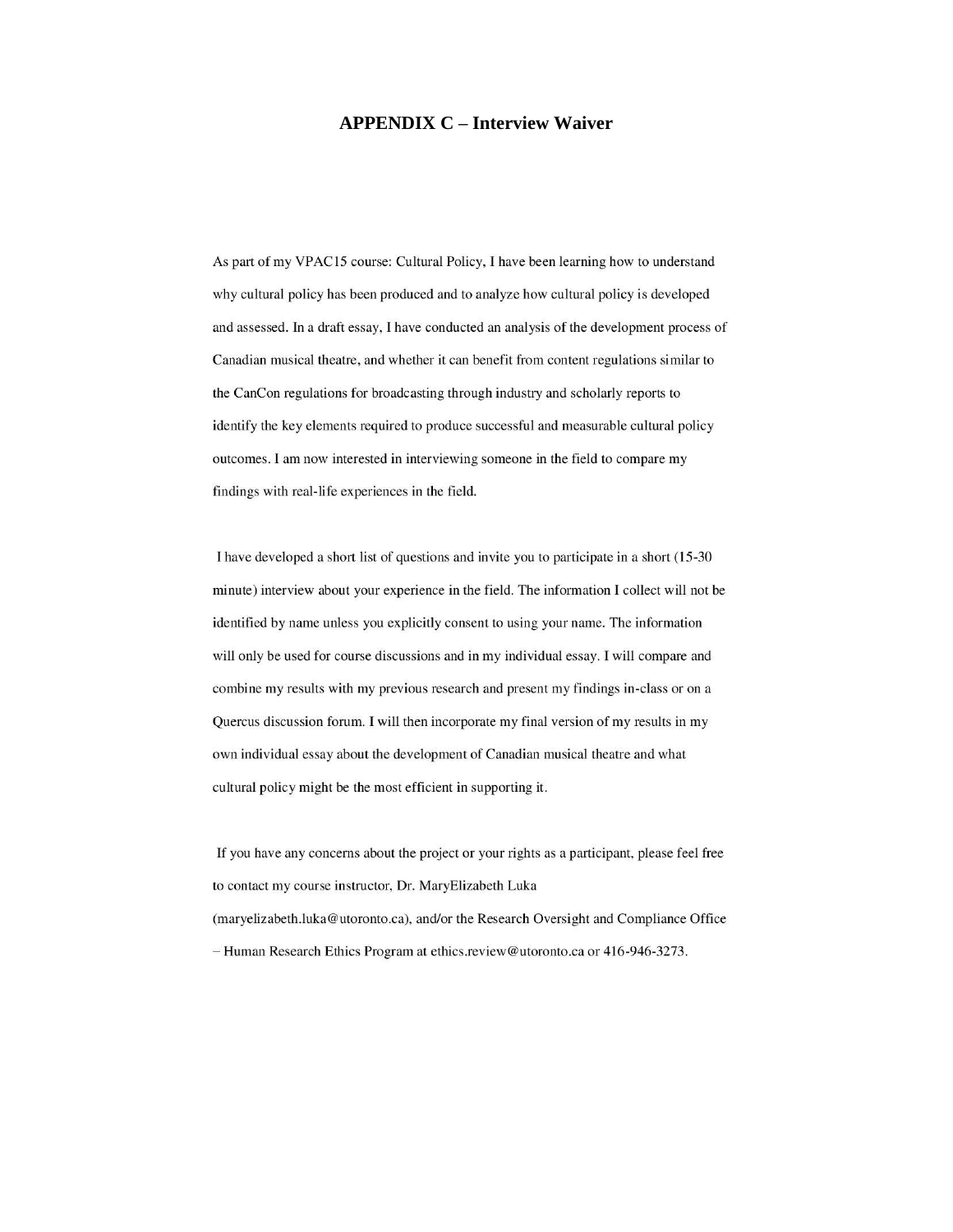It will take about 15-30 minutes to go through the questions with me. We will have a phone or online conversation. I may record the conversation, only so that I can refer to it for accuracy afterwards. All the information gathered will be kept in confidence and destroyed at the end of the course (December 2020). There should be no foreseeable risks, harms or inconveniences to you, but you may find that you discover something valuable about your own likes and dislikes. Your participation is voluntary; i.e. you can decline to participate, or withdraw at any time, or decline to answer any question or participate in any part of the discussion, all without negative consequences. There is no compensation for participation. Once you have answered the questions, I will anonymize your responses (unless you consent to your real name being used).

The University of Toronto research ethics office may have confidential access to the data collected to help ensure participant protection procedures are followed in this study.

Please select all of the relevant options below:

I consent to participating in an interview. I consent to the conversation being recorded for reference and accuracy. I consent to being identified by name as well as type of position. I would like to receive a copy of your paper to confirm factual information and quotations.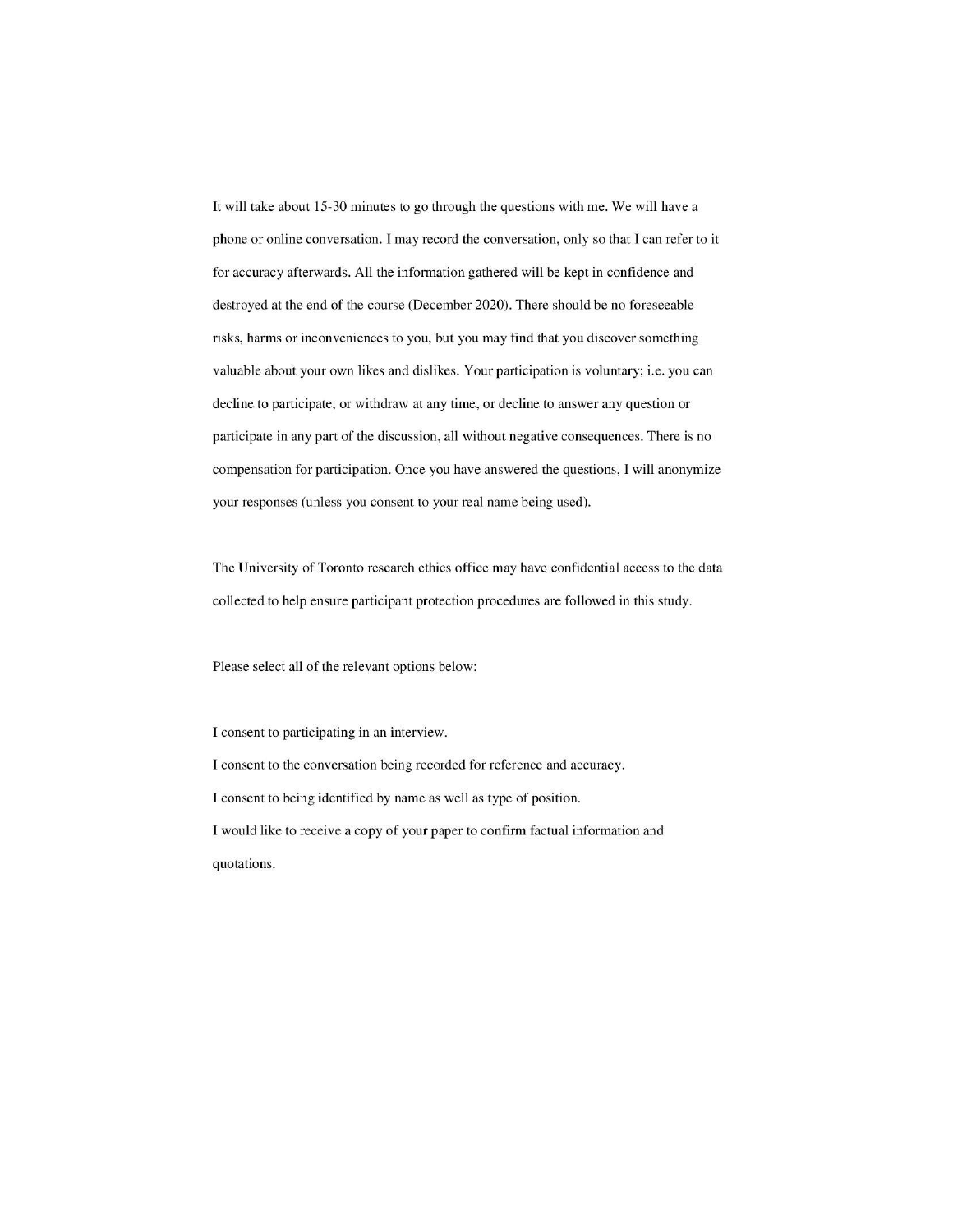By signing below, I understand the I have not waived my legal rights in event of harm.

Whitehell When

Interviewee signature

Date:

November 23, 2020

Student researcher signature

Date:

Supervisor signature (Dr. MaryElizabeth Luka)

Date: